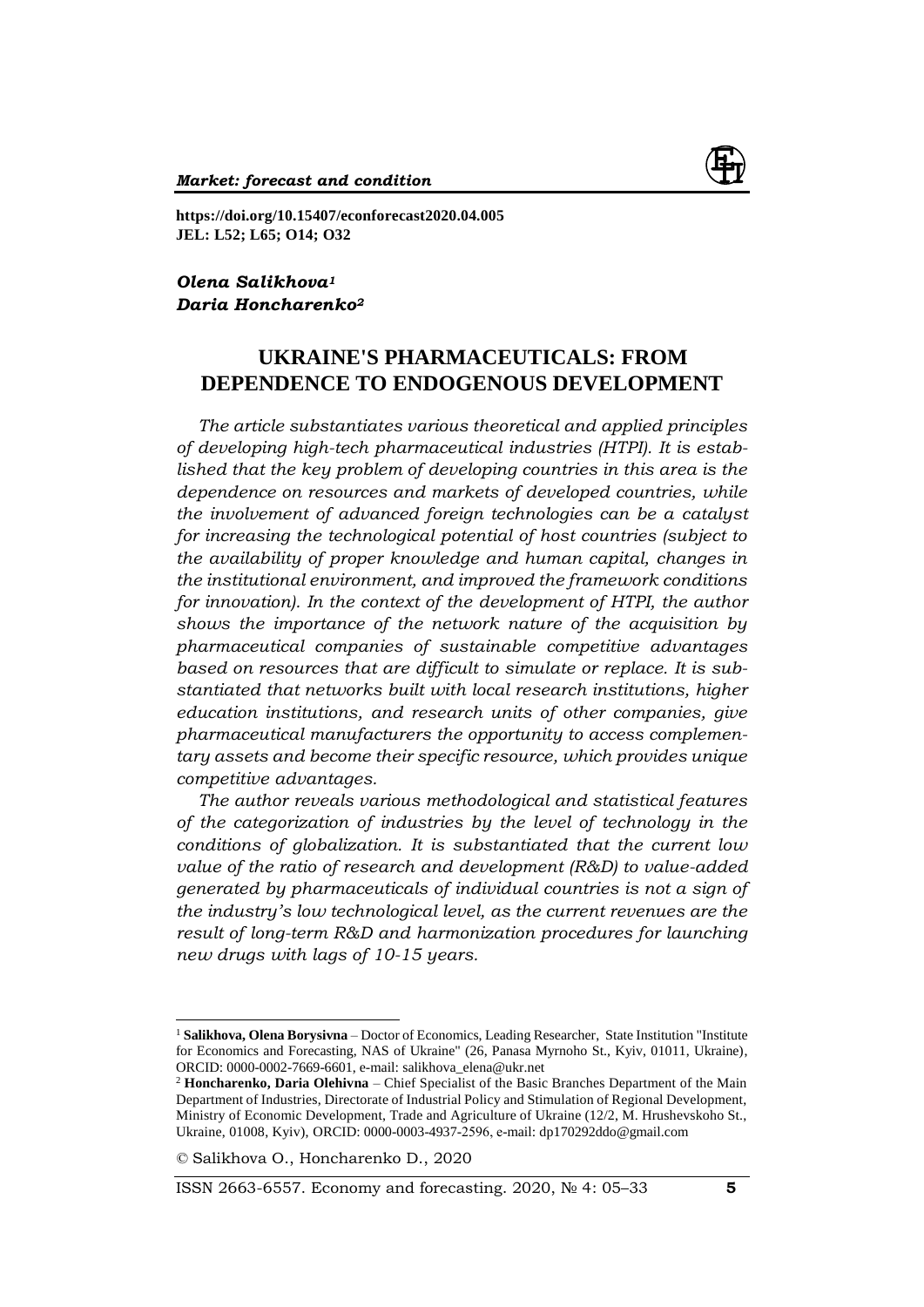*A new tool for the study of international trade in high-tech pharmaceuticals is proposed, whose peculiar feature consists in the categorization of nomenclature items by end use; the List of high-tech medical and pharmaceutical intermediate goods is formulated (in accordance with SITC Rev.4 and UKT FEA); the following indicators are proposed: the coefficient of import dependence of pharmaceutical production, the coefficient of "purified" exports of pharmaceutical products and the coefficient of imports coverage with HTPI output, and the formulas for their calculation are provided. The author's approach is the first to create the opportunity to assess the scale of costs and the dependence of the pharmaceutical industry on imported components that embody advanced technologies and are the industrial supplies for HTPI.*

*It was found that in Ukraine the share of foreign intermediate hightech goods in the consumption of the industry reaches 82.2%; the industry, working on imported substances, produces mainly products for the domestic market, without earning foreign currency, even to cover the cost of purchasing the necessary ingredients; manufacturers do not rely on synthesized chemical products of domestic production, primarily due to the fact that the products of the chemical industry for the needs of pharmaceuticals in Ukraine are virtually non-existent; and the increase in output depends on foreign technologies and intermediate goods. It is substantiated that Ukraine's pharmaceutical industry is critically dependent on imported supplies to ensure the smooth operation of enterprises and the healthcare industry.* 

*Key endogenous barriers that hinder the development of HTPI have been identified, including problems in the training of specialists and a lack of scientists whose competencies would contribute to solving the problems of endogenous development of the industry; lack of state aid to business entities for research, and technological and innovative activities; lack of own funds to increase expenditures on R&D and implementation of large-scale investment and innovation projects; and lack of cheap loans, due to which Ukrainian pharmaceutical manufacturers find themselves in unequal conditions compared to foreign competitors.* 

*Conceptual bases of HTPI development in Ukraine are proposed; justified the expediency of legal changes, definition of strategic priorities and introduction of measures of development of HTPI in Ukraine based on the comprehensive approach, which will cover creation and development of pharmaceutical ingredients for medicines (chemical and biotechnological goods), medical products, fillers, packing materials, machinery and equipment for pharmaceuticals to help reduce the dependence on foreign technologies, and to increase the level of*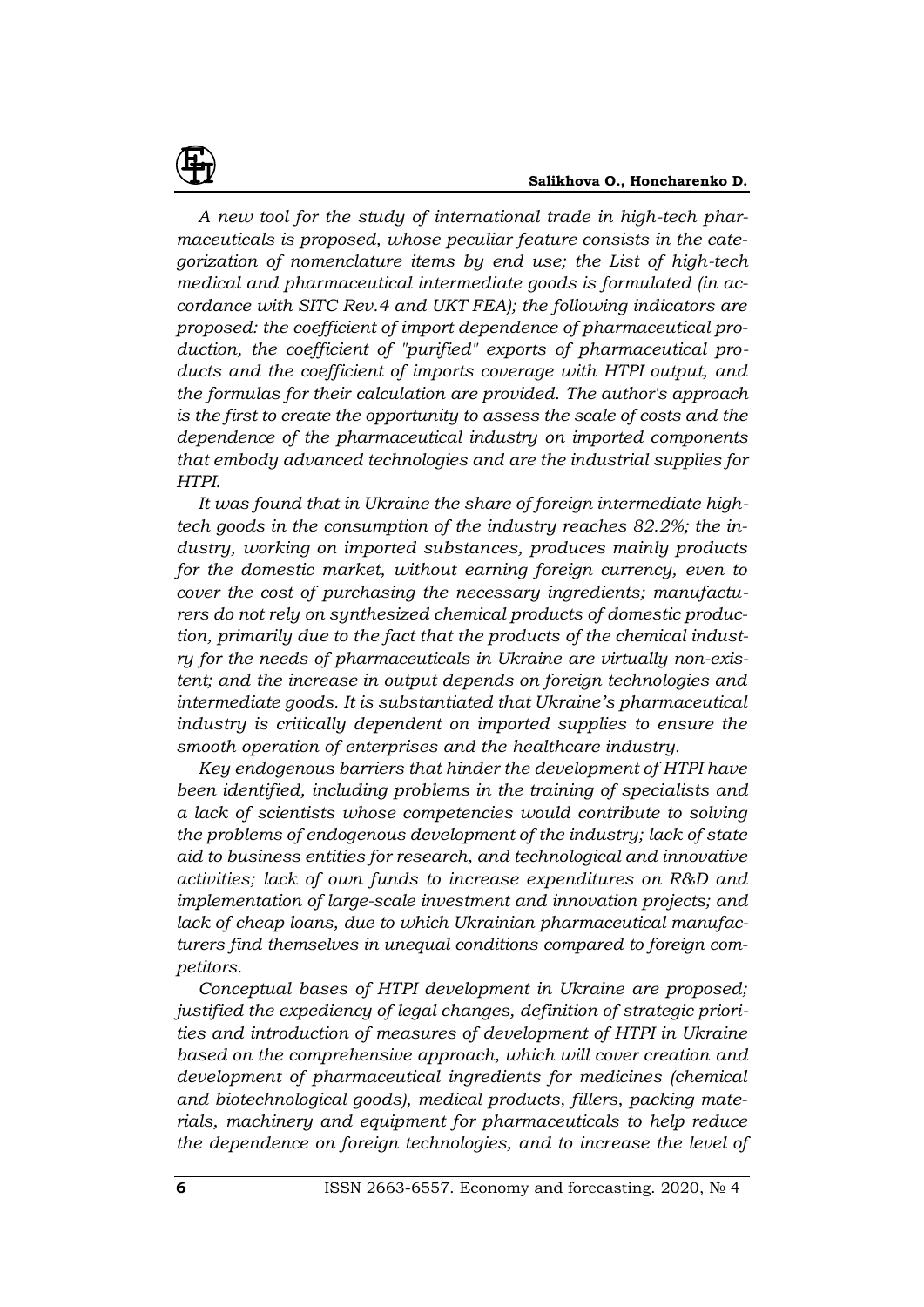*production localization, employment and revenues to the budgets of all levels3.*

*Keywords: high-tech production, pharmaceuticals, industry, technologies, innovations, endogenous innovations, technological dependence, state policy*

The pharmaceutical industry has been a priority in the EU since the introduction of the Lisbon Strategy in 2000 [1]. *A New Industrial Strategy for Europe*, presented on 10 March 2020 [2], states that the EU will support the development of key technologies of strategic importance for Europe's industrial future, including industrial biotechnology, biomedicine, and pharmaceuticals. It emphasizes that access to medical devices (MDs) and medicines is important for Europe's security and independence in today's world, which involves the development of an appropriate strategic document. Already in June 2020, in pursuance of this guideline, the EU leadership began to prepare Pharmaceutical Strategy for Europe [3]. The acceleration of the document's creation based on social dialogue is due to the outbreak of the global SARS-CoV-2 pandemic, which demonstrated the dependence of European manufacturers on the imports of active pharmaceutical ingredients (APIs) from outside the  $EU<sup>4</sup>$  and real threats to human health and safety due to disruptions in the supply chains of medicines and medical devices.

Ukraine has signed the Association Agreement with the EU, which provides for measures to modernize and restructure certain industries. Resolution of the Cabinet of Ministers of Ukraine No 1106 of October 25, 2017 regulates aspects of the agreement's implementation and provides for the elaboration of a draft Strategy for the development of Ukraine's industrial complex until 2025. But, despite the large number of achievements of Ukrainian scientists and recommendations on the basic principles of such a strategy [5-11], until now there are no recommendations that would clearly define technological and industry priorities, a set of mutually consistent goals, tools and measures, as well as economic priorities (as was done in the EU and its member states, in particular in Germany [1, 12] and France [13]).

Deterioration of the economy due to SARS-CoV-2 prompted the Cabinet of Ministers of Ukraine to adopt a State program to stimulate economy in conditions of COVID-19 until 2022, which among the key activities identified the production of basic pharmaceuticals and drugs [14]. Among the short-term initiatives, the

<sup>&</sup>lt;sup>3</sup> The publication was prepared within the purpose oriented comprehensive research program of the National Academy of Sciences of Ukraine on "Macroperspectives of endogenization of Ukraine's economic development" (State Registration No 0117U006435).

<sup>4</sup> The EU leadership has announced significant imports of essential intensive care drugs, including narcotic painkillers, muscle relaxants and some old anesthetics. A document prepared for the EU Pharmaceutical Committee states that up to 90% of APIs for generic medicines were obtained from India and China. "Fragmentation makes us more vulnerable. We need to pool resources, if we don't, we will become weaker, - Health Commissioner Stella Kyriakides said in an interview with the "Financial Times", - It is now understood that no one will be able to cope with this public health crisis alone." According to S. Kyriakides, the goal of Brussels will not be "full autonomy" of supplies, but the ability to "have proposals that will encourage industry and production in the EU again" [4].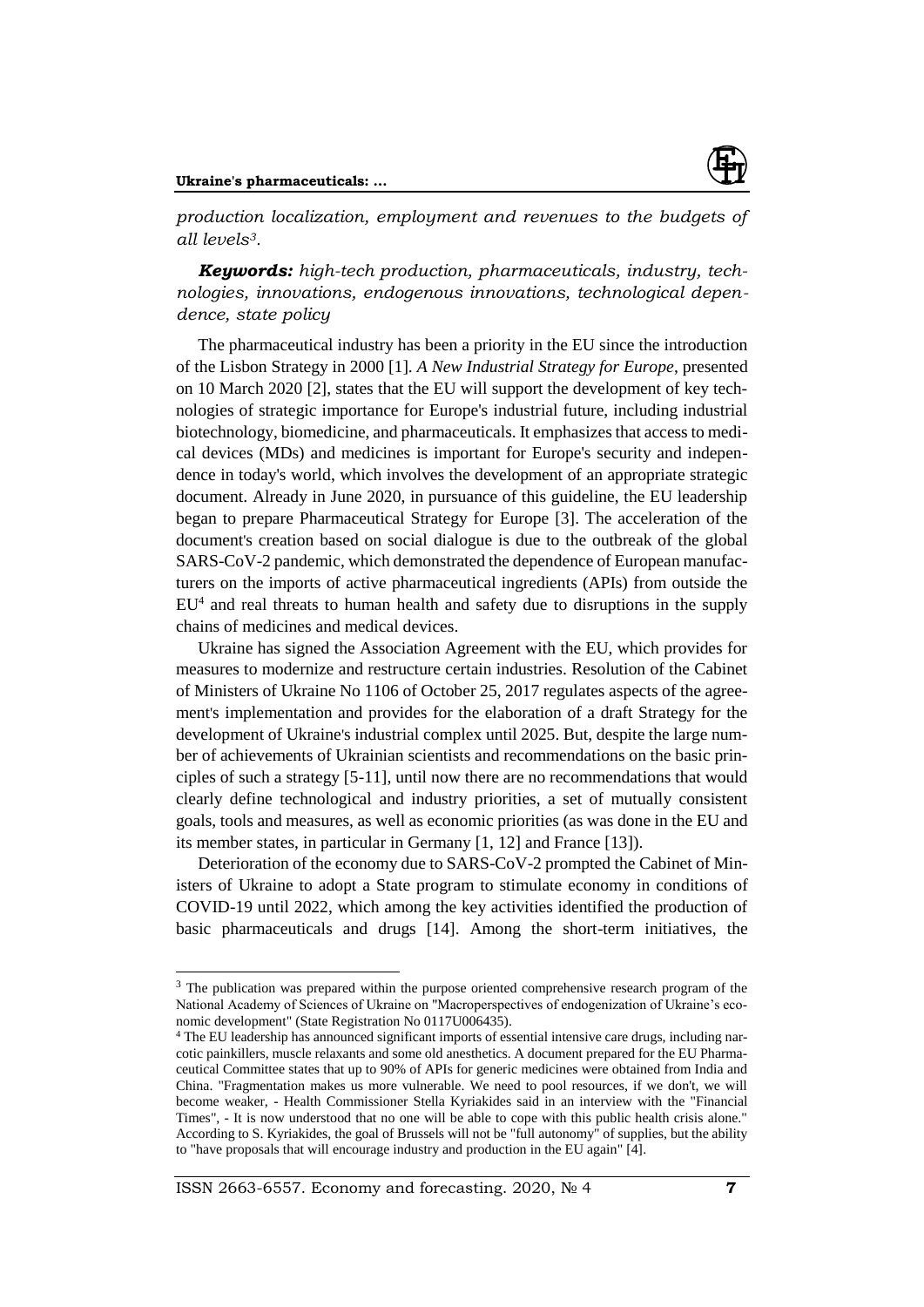

measures include: *"Funding research, development and innovative projects aimed at preventing emergence and spread of COVID-19"* with a planned allocation for 2020 of 500 thousand UAH, or 17.58 thousand USD (at the NBU official exchange rate of 01.11.2020). However, this is clearly not enough for creation of new drugs and development of high-tech pharmaceutical industries (HTPI) in Ukraine. To outline and justify the necessary measures in this direction, it is advisable to start with: 1) clarifying the *prerequisites and determinants* of the creation of industries based on advanced technologies; 2) revealing the *features of the identification* of pharmaceutical industry as a high-tech industry; 3) identifying endogenous barriers to the development of HTPI in Ukraine and, in this context, 4) justifying necessary policy measures and strategic priorities for the development of HTPI in Ukraine. Therefore, these tasks constitute the purpose of this article.

## *Regarding preconditions and determinants*

In search of answers, the authors relied on the conceptual foundations of the development of Ukrainian industry, including pharmaceuticals, laid in the works by O. Amosha, V. Vyshnevsky, V. Heyets, V. Dorovsky, Y. Kindzersky, V. Margitich and others [5-11]. The principal theoretical basis was the work carried out by representatives of various scientific schools, in particular: institutionalists (T. Veblen), neo-institutionalists (W. Rostow), neoclassicists (K. Arrow and X. Uzawa), representatives of the evolutionary approach (R. Nelson and S. Winter), and theorists of innovation dynamics (J. Schumpeter, S. Kuznets, K. Freeman, and R. Nelson). Their research reveals the nature of the rise of high-tech industries, in particular, the role of **R&D as a source of technological innovation, knowledge and skills of highly qualified personnel as technology carriers, as well as business activities as a mechanism for "converting" resources into new processes, goods and services.**

At the same time, A. Gershenkron highlighted the peculiarities of modernization and technological development of industries in the catching-up countries<sup>5</sup>. The scientist's contribution consists in testifies that **involvement of advanced technologies from industrially leading countries can become a catalyst for increasing the recipient country's technological potential**. According to him, if this process is accompanied by the implementation of economic reforms by political elites with active state intervention (rather than relying on free market), industry and economy as a whole are able to make a "big leap"<sup>6</sup>. This thesis, in our opinion, should be taken into

<sup>5</sup> Alexander Gerschenkron in his book "Economic Backwardness in Historical Perspective" proposed an important hypothesis about the *"advantages of backwardness"* that allow poor countries to enjoy the technological advances of rich countries and as a result skip entire stages of development. The more backward a country is, the faster the industry will develop technologically, because knowledge of efficient production methods can be imported from developed countries. A. Gershenkron calls this accelerated development a "great spurt", which, in his opinion, is closely related to Rostow's concept of "take-off" [15, p. 353]. The scientist noted: "Germany received all the benefits from a somewhat late entry into industrial development. As a result, the German industrial economy relied on the achievements of England in the catching-up process" [15, p. 16].

 $6$  The authors' studies on the experience of Germany [12] and China [16] in the development of hightech pharmaceuticals confirm the validity of this thesis.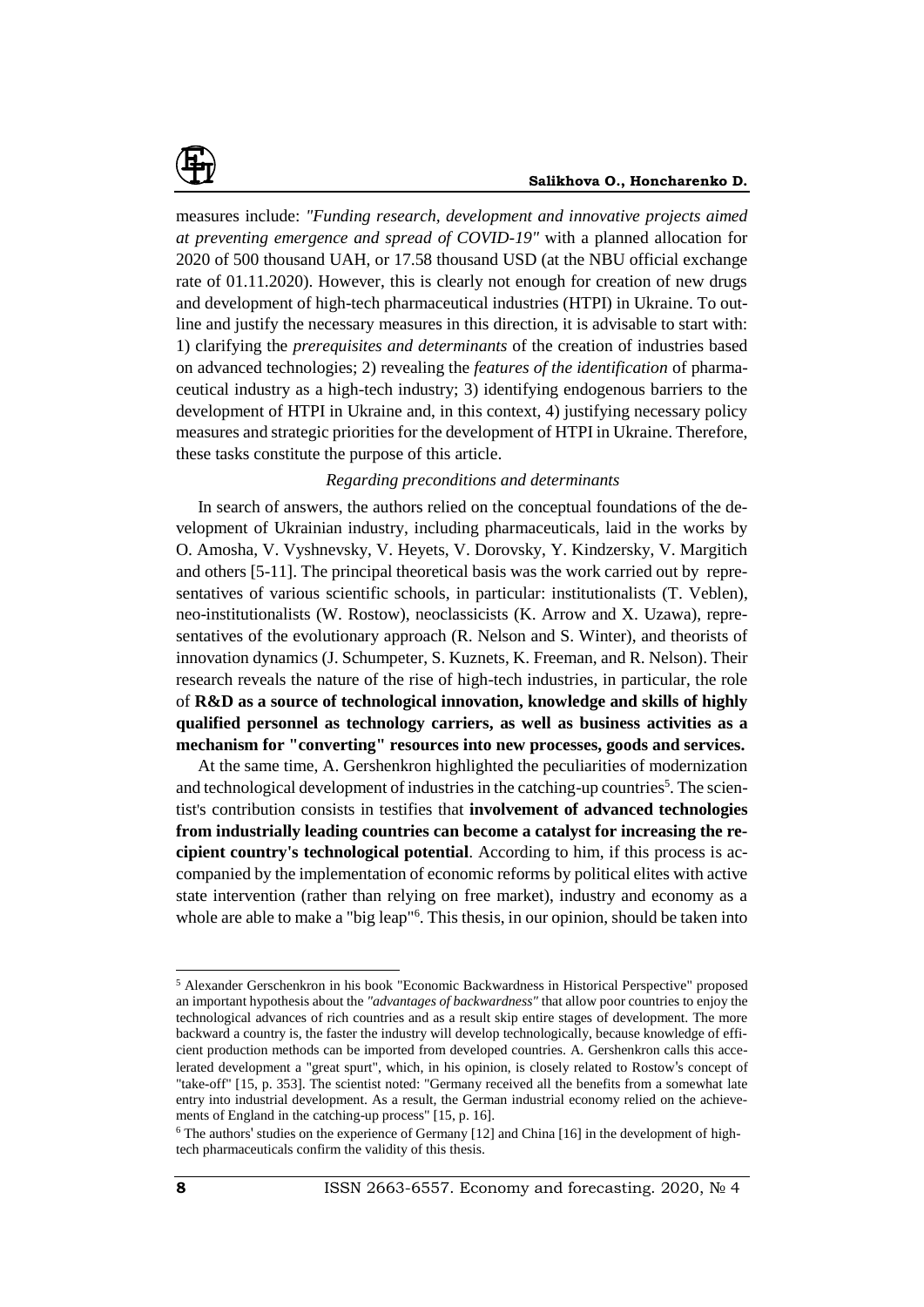

account when determining the policy measures for the development of HTPI in Ukraine and the basic conditions for their implementation.

At the same time, T. Veblen notes the peculiarities of industrial art, which is a set of knowledge gained from past experience, which is accumulated and transmitted as indivisible property of community as a whole [17]. He notes that the value of produced goods is determined mainly by the amount of expended labor; immaterial equipment of technological proficiency is worth many years of experience [17, p. 53]. The basic resources that ensure the innovative development of pharmaceuticals are theoretical and practical achievements in chemistry, physics, biology, pharmacology, and medicine - as a result of many years of work of scientific schools in developed countries. Presently, biotechnology, nanotechnology, and information and communication technologies have been added to these areas. The main developers and users of advanced technologies for pharmaceuticals, as shown in a study of one of the authors, are TNCs in developed countries [18]. Thus, **involvement of foreign technologies in Ukraine for the development of HTPI is a means to transfer the acquired industrial art to unfamiliar environment**. In order for Ukrainian pharmaceuticals to obtain truly advanced, not "used" for many years technologies, it is necessary to **strengthen the absorption capacity for innovation** (based on the concept of V. Cohen and D. Levintal<sup>7</sup>), to **accumulate knowledge and** human capital (according to S. Lall and R. Narula<sup>8</sup>), as well as to change the insti**tutional environment** (in accordance with the recommendations of V. Heyets<sup>9</sup>) and **improve the framework conditions for innovation.**

The issue of the determinants of increasing assets and strengthening the absorption capacity are revealed by the works of theorists of economic organization (U. Latsonik) and representatives of the resource concept (E. Penrose, D. Tisa, J. and Barney). They laid the foundations for scientific understanding of the growth of firms through the strengthening of technological potential and gaining sustainable competitive advantages, including through the use of external assets (according to the theory of the organization's dependence on resources of J. Pfeffer and J. Salanchik and the theory of cooperation between entities, in particular, the theory of social networks by R. Bert). The study of these theories allowed substantiating that, in particular, German pharmaceutical companies [12], in order to increase the endogenous potential of innovation and value creation, build strategic networks, which gives them the opportunity to gain additional resources through access to complementary assets and competencies of other members of the network (local research

 $7$  V. Kochen and D. Levintal proposed the concept of absorptive capacity for innovation as the ability to recognize and realize the value of new information, and assimilate and use knowledge from the environment, which determines successful involvement of foreign technologies and the effectiveness of their assimilation in national production [19, p. 290].

<sup>8</sup> S. Lall and R. Narula note that the country's efforts to accumulate capital are not only a prerequisite for structural change, but also attraction of foreign direct investment (FDI). The main paradox, according to the scientists, is that with weak local potential, industrialization should be more dependent on FDI. However, FDI is not able to influence the development of industry in the absence of adequate local capacities [19, p. 290].

<sup>9</sup> V. Heyets notes about "partnership of government and industrialists as an institutional mechanism of innovative changes" [20, p.14].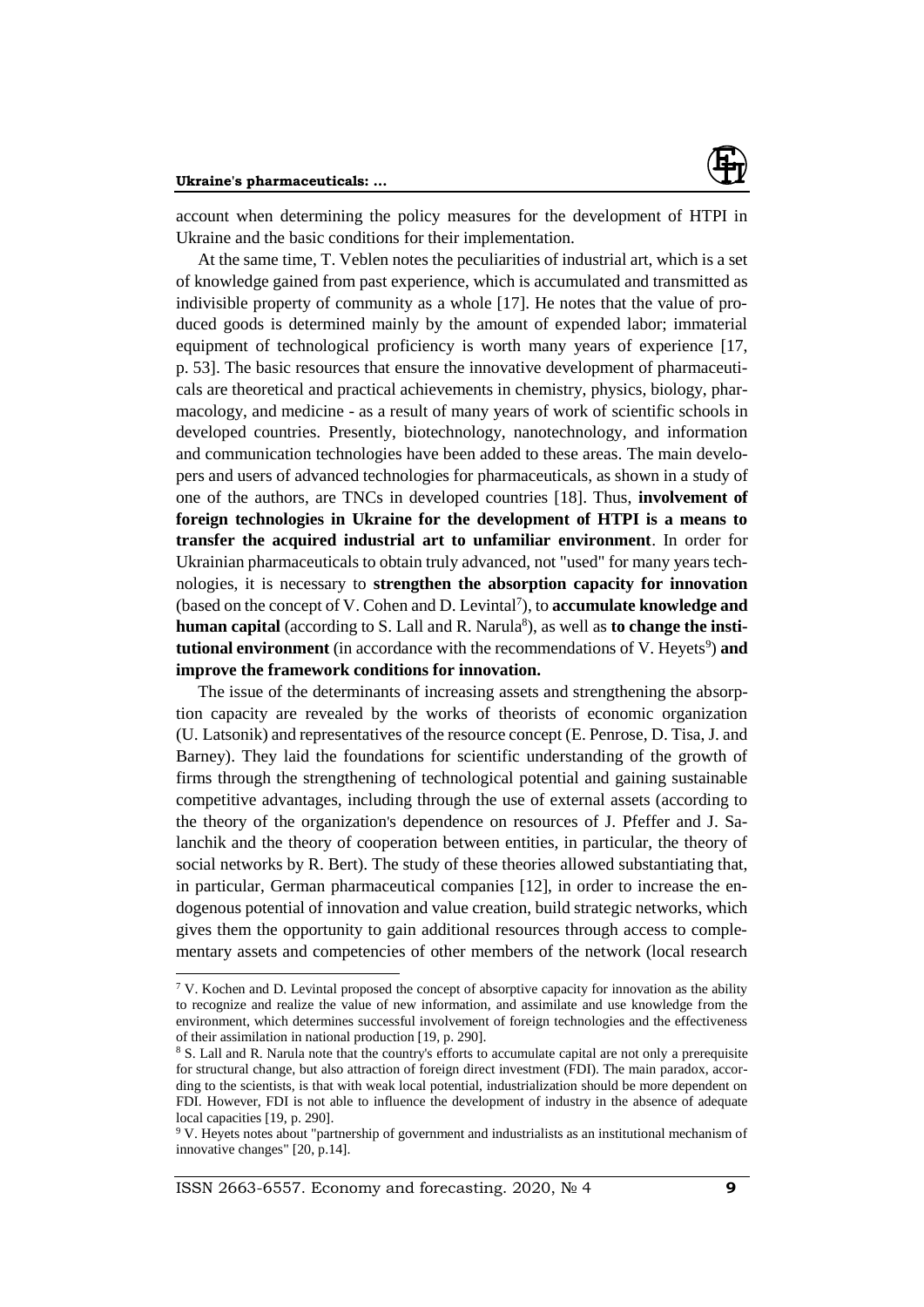

institutions, universities, and R&D departments of other companies) to consolidate their own assets and capabilities. **The ability to access external resources through networking with key stakeholders is an acquired organization-specific resource that is not transmitted to other entities and provides the organization with a unique competitive advantage in the market.** In [21], the authors showed that in developing countries, the lack of such network opportunities to increase endogenous assets in pharmaceutical manufacturers (in conditions of high competition with companies in developed countries) can lead to loss of market position and decline, which is exactly what happened to Mexico's steroid hormone industry, which had been a global leader in the  $1950s^{10}$ . Therefore, in determining the measures of state policy of HTPI development in Ukraine and the principles of their successful implementation, in the authors' opinion, in it necessary to take into account **the need to consolidate the capacity of elements of the national innovation system and promote communication and cooperation between them in the interests of endogenous innovations in the pharmaceutical industry.**

Studying the impact of the development industries based on advanced technologies on economic growth, N. Crafts of the London School of Economics in "Exogenous or Endogenous Growth? A Review of the Industrial Revolution" [22] emphasized the connection between the acceleration of technological change in late XIX century with *endogenous innovation* and reduced cost of access to useful knowledge<sup>11</sup>. At the same time, Crafts noted the role of new technologies embodied in goods that increase capital and labor productivity in the modernized sectors. Regarding this fact, the authors of the study "Dynamics of technological progress in economic development" [23] note: endogenous innovation, along with the accumulation of threshold knowledge<sup>12</sup>, would certainly be more desirable (for the UK. – *O.S, D.H*), but new ideas do not always arise in one country.

<sup>&</sup>lt;sup>10</sup> In the authors' opinion, the experience of Mexico is a good example of the fact that without state aid the development of a young industry (in the terminology of F. Liszt - *"infant industry"*) is extremely difficult. The cessation of support for the industry played a key role in the competition of Mexican pharmaceutical manufacturers with TNCs and the opposition to the force of their oligopsony. The country's leadership did not take the opportunity to: create a vertically integrated steroid hormone industry to allow the producers to maximize oligopolistic profits; introduce an optimal excise tax on exports to encourage deeper processing of raw materials; establish control over transfer pricing to legalize TNC profits and receive more taxes; and require TNCs to increase the level of localization in order to create new jobs and increase added value. Mexican authorities decided not to interfere, leaving national producers in the new industry without support and protection in a highly competitive environment. The country's leadership lacked the political will to make the existing benefits of the steroid hormone industry work and benefit the national economy.

<sup>&</sup>lt;sup>11</sup> N. Crafts revealed that Great Britain in the XIX century could not encourage growth via the transfer of technology from developed countries for a very simple reason - then it was at the top of technological development and had best practices and technological advances. At the same time, the United Kingdom was open to foreign ideas and had a high absorption capacity for their implementation. According to the scientist, this factor played an important role in the endogenous growth of the British economy.

<sup>&</sup>lt;sup>12</sup> *Threshold knowledge* is a term used to describe certain basic concepts or learning experiences that are crucial for a deep understanding of a particular field of knowledge. Its assimilation allows mastering important aspects of the subject area, opening new, previously inaccessible ways of thinking and the path to new discoveries.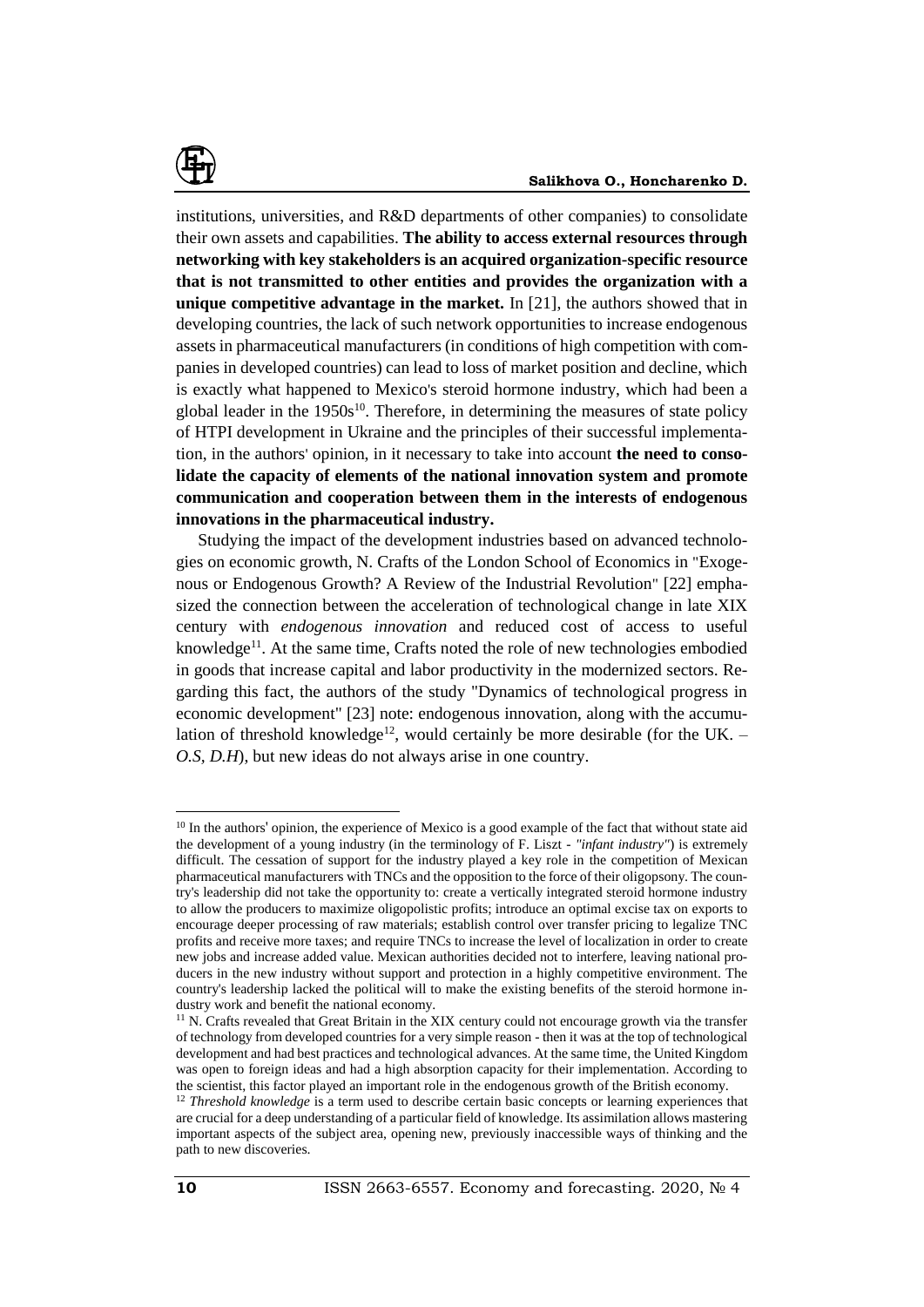

J.Mayer in his work on "Implication of new trade and endogenous growth theories for diversification policies of commodity-dependent countries" [24], within a UNCTAD project, emphasizes the neo-Schumpeterian growth models that use a temporary monopolistic profit that encourages creation of new technologies as a mechanism of endogenization of the impact of technological progress on economic growth. In his view, this branch of new growth models introduces conditions of imperfect competition at the micro level of production, stressing the importance of temporary monopoly power (rent) as a driving force for targeted investment of resources in the innovation process by firms or entrepreneurs seeking to increase profits. In particular, P. Romer in his work "Endogenous technological change" [25] mentions the development and production of new good as an endogenous explanation of the source of technological change. In another [26] paper, Romer notes that technological progress is encouraged by the introduction of new types of intermediate goods through innovation. J. Grossman and E. Helpman in "Growth, Trade and Inequality" showed that technological innovation encourages growth, and noted intermediate goods as a result of R&D, which is a growth factor  $[27]$ <sup>13</sup>.

At the same time, it is necessary to consider the work of supporters of the theory of dependent development (T. Santos, G. O'Donnell and D. Link, K. Thomas, et al.), who emphasize the obstacles to the modernization of developing countries. The study of their works made it possible to reveal a key threat to the development of high-tech industries, which is **the dependence on foreign technological resource**s (in the form of machinery and equipment, components and substances, patents and licenses, and skilled researchers and workers).

In particular, F. Feinsilber noted the negative experience of Latin American countries, which in the process of industrial development in the context of import substitution strategy mainly relied on foreign technologies and means of production, which led to deterioration of the trade balance and devaluation of the national currencies. The researcher called this approach in politics "truncated industrialization" (industrialización trunca), which led to structural problems [28, p. 31-32]. In our opinion, the reservations made by representatives of the theory of dependence should be taken into account when formulating the policy of creating Ukrainian HTPIs, especially considering that the IMF has recognized Ukraine as a developing country with an emerging market.

Substantiating the principles of endogenization of industrial development and its modernization priorities in Ukraine, Yu. Kindzersky [7, p. 29] notes the need to "raise the share and output of the pharmaceutical industry through import substitution of finished drugs by arranging domestic manufacturing of their generics, introduction of domestic advanced achievements in pharmaceuticals, orienting towards provision of medical institutions and public with domestically produced medicines,

<sup>&</sup>lt;sup>13</sup> However, international trade in intermediate goods that contain the results of R&D is a relatively weak form of technology dissemination, as the host country has no access to the technology itself and uses only "production results". Foreign technologies are able to increase the productivity of researchers in the host country only in the case of full mastery of this technology.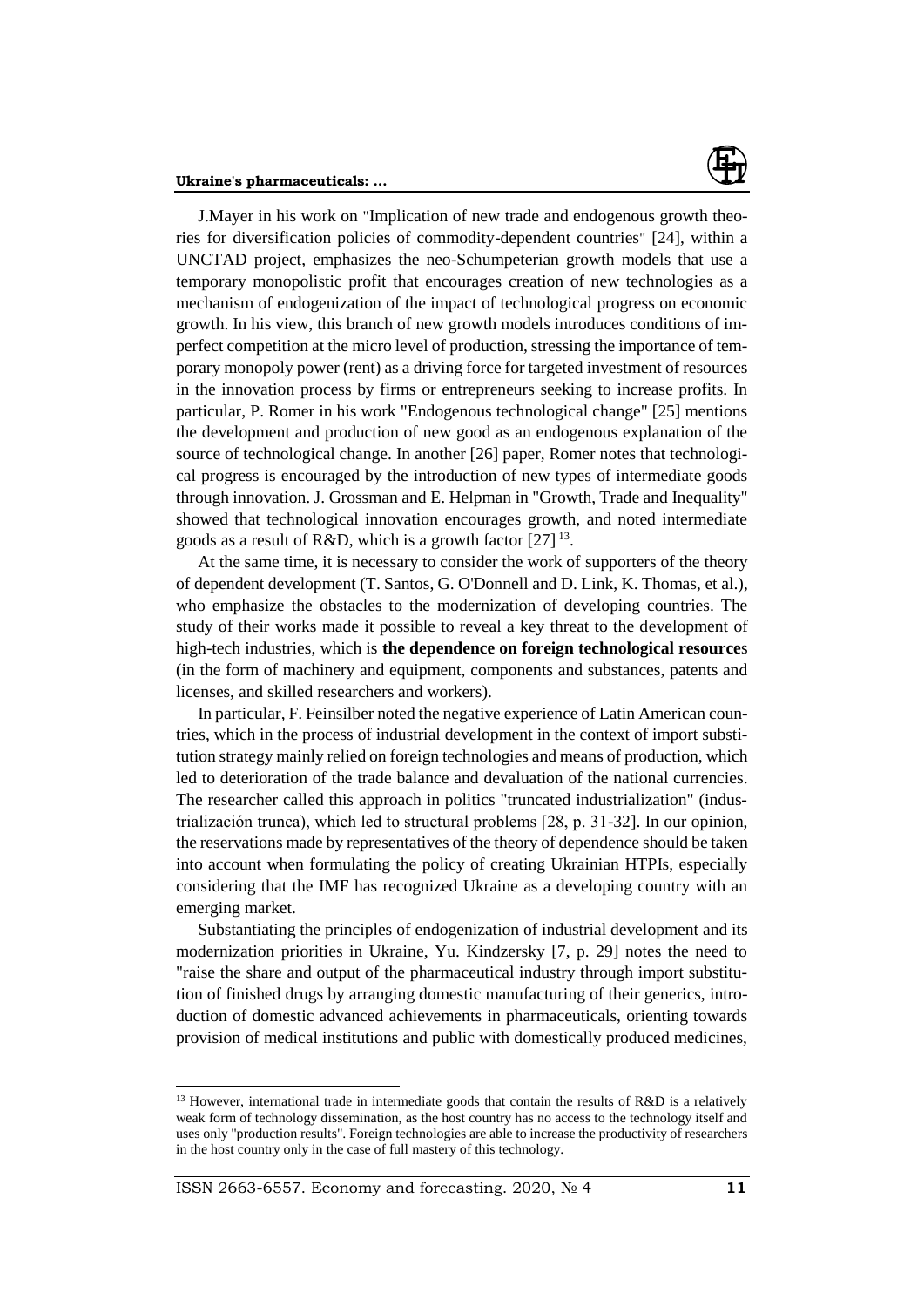

phasing-out of imported medical substances and arranging their domestic manufacturing" [7, p. 34].

Given the above theories and concepts, endogenization of the development of Ukrainian HTPIs, in the authors' opinion, should consist not only in increasing the relevant R&D and training skilled personnel for science and industry, but also in the development and assimilation of the production of intermediate goods (including APIs), which requires the development of related industries (especially chemical ones), as well as corresponding means of production. **Only a comprehensive approach can overcome technological dependence, raise productivity and added value, and accumulate resources for innovation and endogenous economic development and reduce exogenous impact**s.

## *Regarding the features of identification*

Frascati Guide, which is a guideline in bringing national research methodologies to international standards, states: "In order to establish the impact of technology on industrial productivity, it is advisable to identify those activities and products that are most technology-intensive, using criteria that will make it possible to build internationally harmonized special classifications "[29]. A number of scientists proposed methodological approaches to the aggregation of industries by level of technology and the identification of the most "high-tech" ones among them. A detailed analysis of the existing approaches is given in [30, p. 15-52]. OECD experts experimented with various indications of technology intensity, but the quantitative assessment was complicated by the lack of primary data. As a result, **the indicator of R&D (R&D - intensity) became the only criterion** [30, p. 32]. It is calculated either as the ratio of R&D costs to value added, or R&D to output. As the study showed, the production of pharmaceuticals is a consistently high-tech segment of the economy of developed countries.

At the same time, based on Eurostat 2018 data [31–32] for the sector "Manufacture of basic pharmaceutical products and pharmaceuticals" (C21 according to NACE Rev. 2), for the EU countries, the ratio of *total R&D expenditure* and *value added* was calculated to identify the current level of R&D-intensity of pharmaceutical industry (Table 1). The ranking of countries is based on the indicator "*apparent labor productivity*" <sup>14</sup> for industry C21.

According to available data from 24 EU countries, it was found that:

- the average share of R&D in EU value added is 16.09%; the minimum value is registered for Ireland is 1.3%, and the maximum one for Belgium (28.43%);

- in 12 EU countries (Ireland, Switzerland, Belgium, Sweden, Denmark, Finland, the Netherlands, Italy, Germany, Austria, France, and Spain) in 2018 apparent productivity in pharmaceuticals was over 100 thousand euros per employee);

- among the 12 countries with the highest value-added ratios per person employed in pharmaceuticals, there are countries where the R&D-intensity is significantly lower than the EU average, in particular, in Ireland - 1.3%, in Italy - 6.61%, and in France - 6.74 %.

<sup>14</sup> Eurostat calculates *apparent labor productivity* as gross value added per person employed.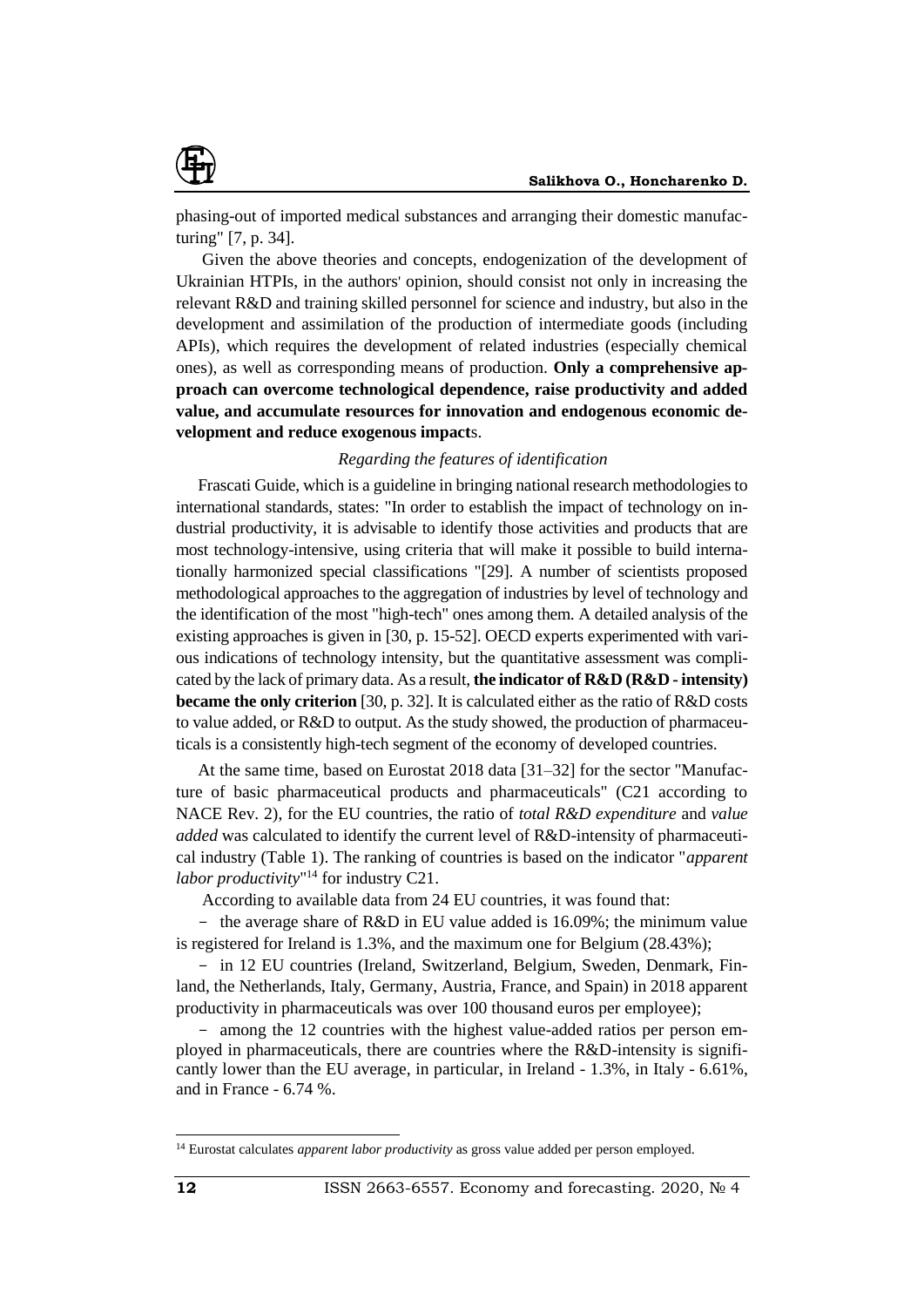

Ireland, in our opinion, is a clear example of the *exogenous development* of HTPI. More than 85 pharmaceutical companies in the country (including nine of the top ten) own more than 100 businesses due to the tax policies that has effectively turned the country into an offshore<sup>15</sup>. Today, the key role in the Irish pharmaceutical industry belongs to American companies. A number of them moved their production to Ireland, in particular: Johnson & Johnson has been working here for over 80 years; its companies in three Ireland's cities employ almost 3,000 people. More than 3,300 people in seven cities work for Pfizer, which entered Ireland in 1969. During over 50 years of operation, the company has invested more than 7 billion USD in Irish pharmaceuticals. MSD (Merck & Co.) has branches in four cities in Ireland, which account for almost 60% of the company's 20 world's leading products. These and other American giants have created at least 19,000 jobs in this country's pharmaceuticals, which, according to Eurostat (Table 1), have an apparent productivity of 784.4 thousand euros per year. In total, Ireland annually exports pharmaceuticals worth about 85 billion USD, and is one of the largest exporters of pharmaceuticals in the world. Among the main markets for them is the United States [34].

*Table 1*

| Performance indicators of the industry "Manufacture of basic pharmaceutical |  |
|-----------------------------------------------------------------------------|--|
| products and pharmaceutical preparations" in EU countries, 2018             |  |

|                         | Apparent la-<br>bor produc-<br>tivity,<br>thousand<br>euro | Value<br>added<br>$(VA)$ , mil-<br>lion euro | Production<br>value<br>$(PV)$ , mil-<br>lion euro | Total<br>R&D ex-<br>pendi-ture,<br>million<br>euro | VA /<br>PV.<br>$\%$ | R&D/VA, %      |
|-------------------------|------------------------------------------------------------|----------------------------------------------|---------------------------------------------------|----------------------------------------------------|---------------------|----------------|
| 1                       | $\overline{2}$                                             | $\overline{3}$                               | $\overline{4}$                                    | 5                                                  | 6                   | $\overline{7}$ |
| EU -27<br>(since 2020)  | 179.0                                                      | 97 881.6                                     | 276 716.0                                         | 15 749.15                                          | 35.4                | 16.09          |
| 1. Ireland              | 784.4                                                      | 12 657.6*                                    | 43 685.6                                          | 164.70*                                            | 29.0                | 1.30           |
| 2. Switzer-<br>land     | 499.8                                                      | 23 445.6<br>21728.4**                        | 83 731.6                                          | 4992.325*<br>*                                     | 28.0                | 22.98          |
| 3. Belgium              | 370.4                                                      | 10 519.6<br>7832.5**                         | 30 433.1                                          | 2227.048*<br>永                                     | 34.6                | 28.43          |
| 4. Sweden               | 342.0                                                      | 4 7 9 7.2                                    | 9 3 9 0.5                                         | 508.65                                             | 51.1                | 10.60          |
| 5. Denmark              | 307.0                                                      | 7 7 7 2 . 3<br>7367.4**                      | 15 477.6                                          | 1302.933*<br>$\frac{d\mathbf{x}}{d\mathbf{x}}$     | 50.2                | 17.69          |
| 6. Finland              | 285.1                                                      | 1 3 3 6 .7                                   | 2 100.7                                           | 149.20                                             | 63.6                | 11.16          |
| 7. The Ne-<br>therlands | 153.2                                                      | 2012.2                                       | 5479.3                                            | $250**$                                            | 36.7                | 11.69          |
| 8. Italy                | 139.8                                                      | 9 2 3 1.4                                    | 26 5 24.0                                         | 609.97                                             | 34.8                | 6.61           |
| 9. Germany              | 129.5                                                      | 20 431.2                                     | 59 903.0                                          | 5 2 2 6 .40                                        | 34.1                | 25.58          |
| 10. Austria             | 128.2                                                      | 2 1 3 0.7<br>1831.1**                        | 4 4 8 2.7                                         | 310.635**                                          | 47.5                | 16.96          |
| 11. France              | 127.0                                                      | 12 180.2<br>12320.9**                        | 41 205.1                                          | 830.723**                                          | 29.6                | 6.74           |
| 12. Spain               | 110.5                                                      | 5 2 4 5 .3                                   | 14 233.7                                          | 755.00                                             | 36.9                | 14.39          |

<sup>&</sup>lt;sup>15</sup> Ireland's total corporate tax rate is 12.5%, but foreign multinationals pay a total effective tax rate (ETR) of 2.2-4.5% of their global profits "transferred" to Ireland via a global network of bilateral tax agreements. These lower effective tax rates are achieved through a set of tools from the Irish Base Erosion and Profit Shifting (BEPS) system.

Ireland's main international tax schemes use intellectual property accounting to influence the BEPS movement, so almost all foreign transnational corporations in Ireland belong to industries with significant intellectual property in life sciences and technology [33].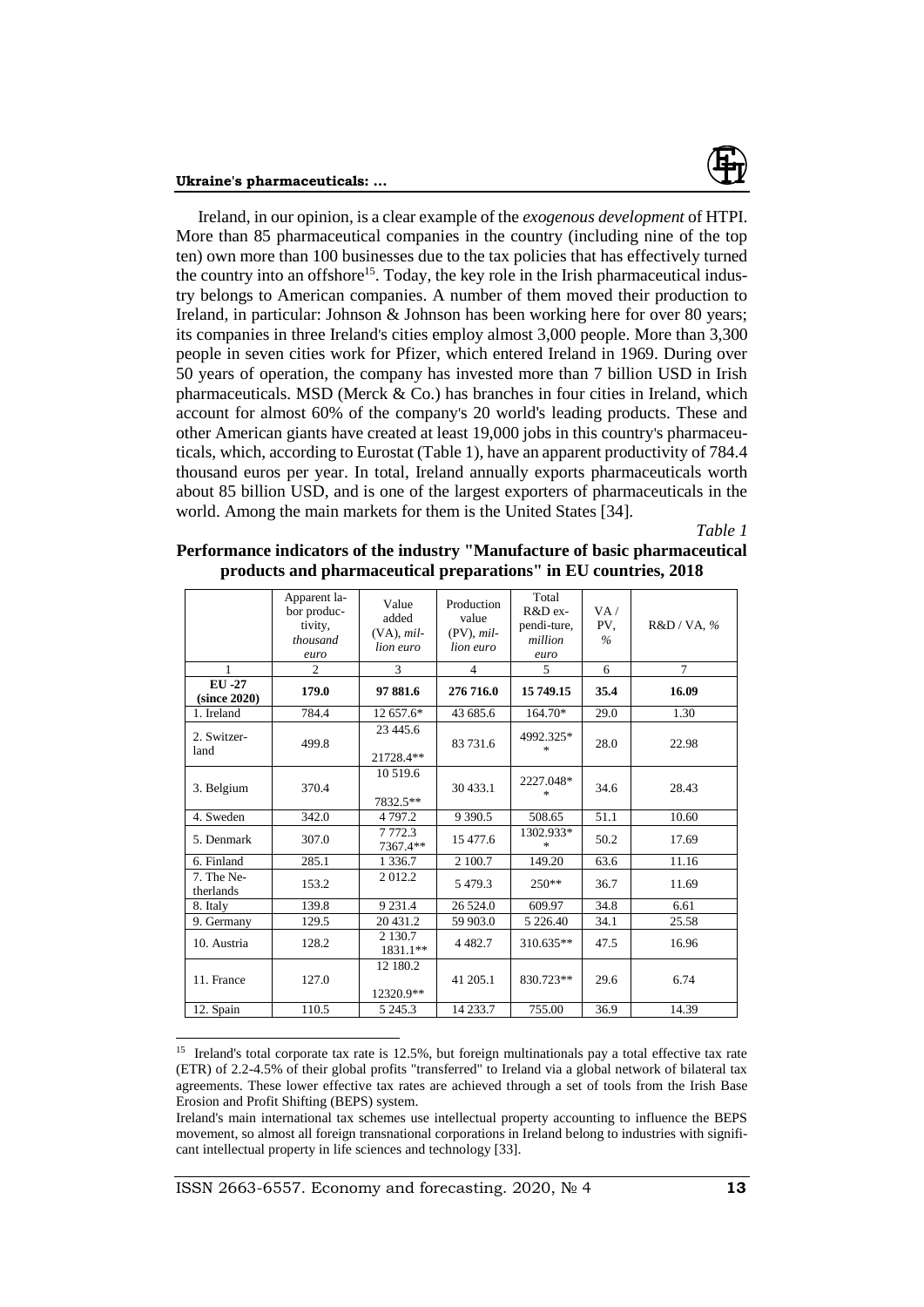

#### **Salikhova O., Honcharenko D.**

|                  |       |                  |         |          |      | Table 1 (ending) |
|------------------|-------|------------------|---------|----------|------|------------------|
| 13. Hungary      | 72.4  | 1412.7           | 2 605.2 | 242.00   | 54.2 | 17.13            |
| 14. Cyprus       | 70.8  | 124.3            | 252.8   | 9.61     | 49.2 | 7.73             |
| 15. Portugal     | 61.3  | 486.3            | 1 247.7 | 116.80   | 39.0 | 24.02            |
| 16. Croatia      | 57.8  | 288.0            | 733.7   | 47.43    | 39.3 | 16.47            |
| 17. Malta        | 56.6  | 58.4             | 159.3   | 2.37     | 36.7 | 4.07             |
| 18. Poland       | 45.00 | 1 139.30         | 2933.60 | 124.49   | 38.8 | 10.93            |
| 19. The<br>Czech | 42.80 | 461.00           | 1489.60 | 53.72    | 30.9 | 11.65            |
| Republic         |       |                  |         |          |      |                  |
| 20. Romania      | 41.90 | 440.90           | 891.90  | 7.46     | 49.4 | 1.69             |
| 21. Latvia       | 36.20 | 80.90            | 197.10  | 4.54     | 41.0 | 5.61             |
| 22. Slovakia     | 32.10 | 70.20            | 174.70  | 2.62     | 40.2 | 3.74             |
| 23. Estonia      | 31.7  | 11.1<br>$12.1**$ | 36.8    | $0.74**$ | 30.2 | 6.12             |

*Note:* \* – data for 2014, \*\* – data for 2017.

*Source*: calculated by D.Honcharenko based on [31, 32].

The figures for Italy and France can be explained by the current trend of pharmaceutical companies transferring research activities to academic and private contract research organizations (CROs) in other countries. The R&Ds that firms prefer to outsource include a wide range of activities, from basic research to late-stage development and clinical trials. This strategy of outsourcing pharmaceutical companies allows to minimize investment not only in the construction of laboratories, but also in the development of new drugs, as well as to increase net profit and cash flow, reduce the cost and speed up research, and increase the efficiency of production processes, which helps redistribute resources and direct them to other areas, such as marketing. It also helps facilitate compliance with the regulators' standards and requirements in different countries.

The obtained results show that a number of leading countries with developed pharmaceuticals with high added value show low values of the indicator "R&D-intensity", which indicator, in our opinion, cannot be an unambiguous criterion for the level of innovation and high-tech in pharmaceutical production. After all, the medicines on the market today are the result of long, expensive and risky R&D. From the moment of the first synthesis of a new active substance and until the medicine enters the market, on average, at least 10-15 years pass (Fig. 1).

The cost of the R&D of a new chemical or biological molecule was estimated at 1926 million euros (2558 million in 2013 USD) [35, p. 6]. On average, only one or two out of every 10,000 substances synthesized in laboratories successfully pass all the stages of development necessary to become a commercial medicine.

The current high rates of value added in pharmaceutical industries are the result of public-private capital investment in the development of technological and human resources over many previous years. The present high spending on pharmaceutical R&D lays the foundation for the future innovative and commercial success of the production of medicines and medical devices and testifies primarily to the economic capacity of a country's pharmaceutical industry to invest in innovation.

### *Regarding endogenous barriers*

In Ukraine, a number of scientific institutions are able to carry out fundamental and applied research in the interests of pharmaceutical development. For example, at the National Academy of Sciences of Ukraine are the Institute of Molecular Bio-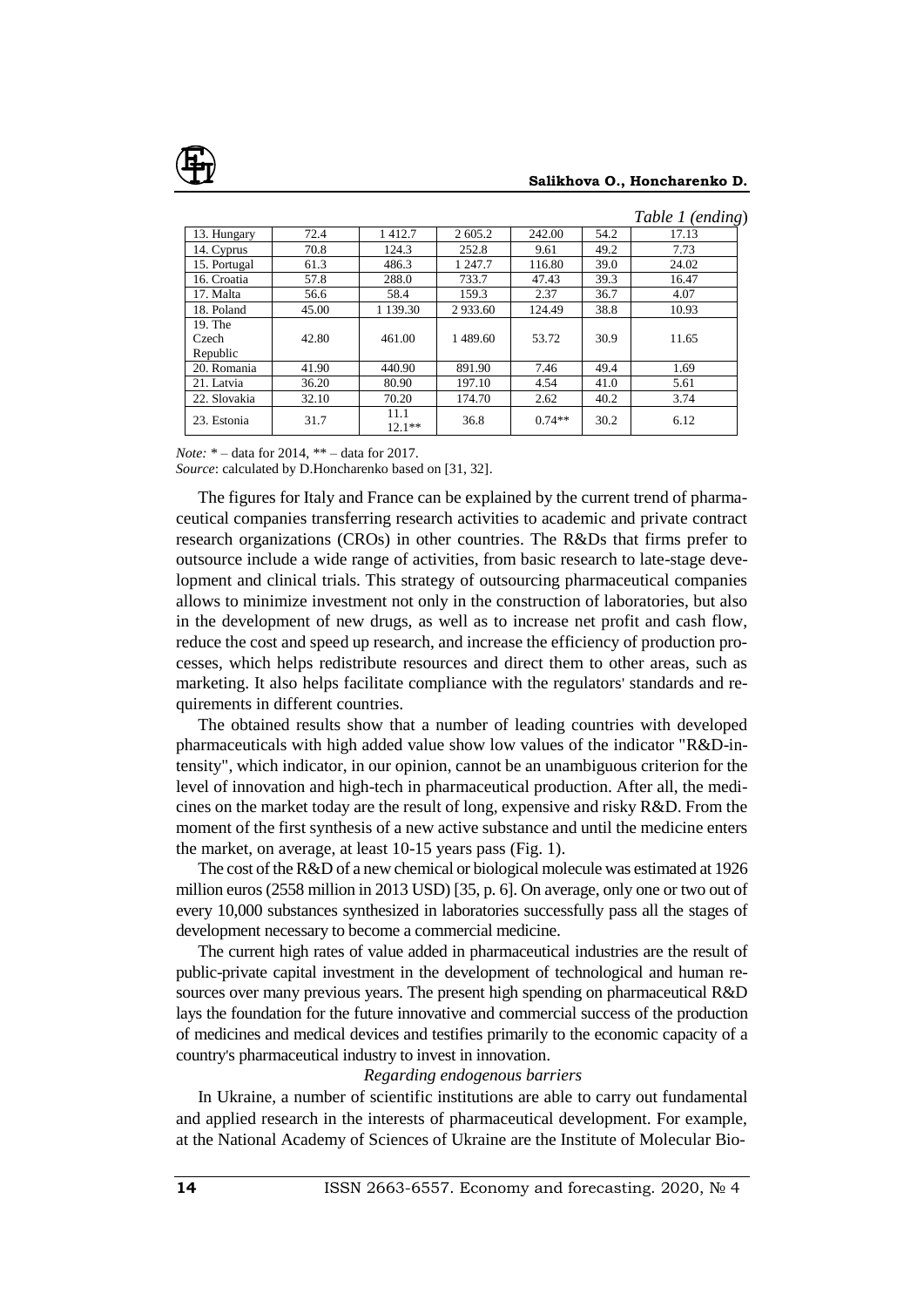

**Fig. 1. Stages of research and development of new drugs**<sup>16</sup> *Source*: compiled based on [35].

logy and Genetics (research of genomics and protemics of higher organisms, biotechnology and bioinformatics, molecular mechanisms of the most common human pathological conditions, development of new diagnostic methods, and disease therapy and prevention), O.V.Palladin Institute of Biochemistry (research on animal and human biochemistry, molecular biology, bioinformatics and biotechnology, nanobiotechnology, as well as work aimed at the development of drugs, drugs of biologically active substances, diagnostics and biosensors, and tools for medical practice); D.K.Zabolotny Institute of Microbiology and Virology (development of new antimicrobial drugs, already created more than 10 probiotic drugs for the treatment of various diseases, such as biosporin, subalin, batumin, mycomelanin, gamalin, cytobiotect, etc.); O.V.Bogatsky Physico-Chemical Institute (study on the relationship between the structure and properties of supramolecular compounds, development of targeted synthesis of biologically active substances - promising drugs (neurotropic, immunotropic, antiviral, antiplatelet, etc.); R.E.Kavetsky Institute of Experimental Pathology, Oncology and Radiobiology (study on tumor cell metabolism, in particular, the study of molecular genetic features of the regulation of metabolic processes

<sup>&</sup>lt;sup>16</sup> SPC max - according to European regulations, the Supplementary protection certificate Manufacturing Waiver (SPC MW) gives the right to marketing exclusivity of the original drug even after the expiration of the patent protection. That means, in addition to 20 years of patent protection of the original drug, in fact, another five years of exclusive sales without competition from generics (for pediatric drugs - another six months).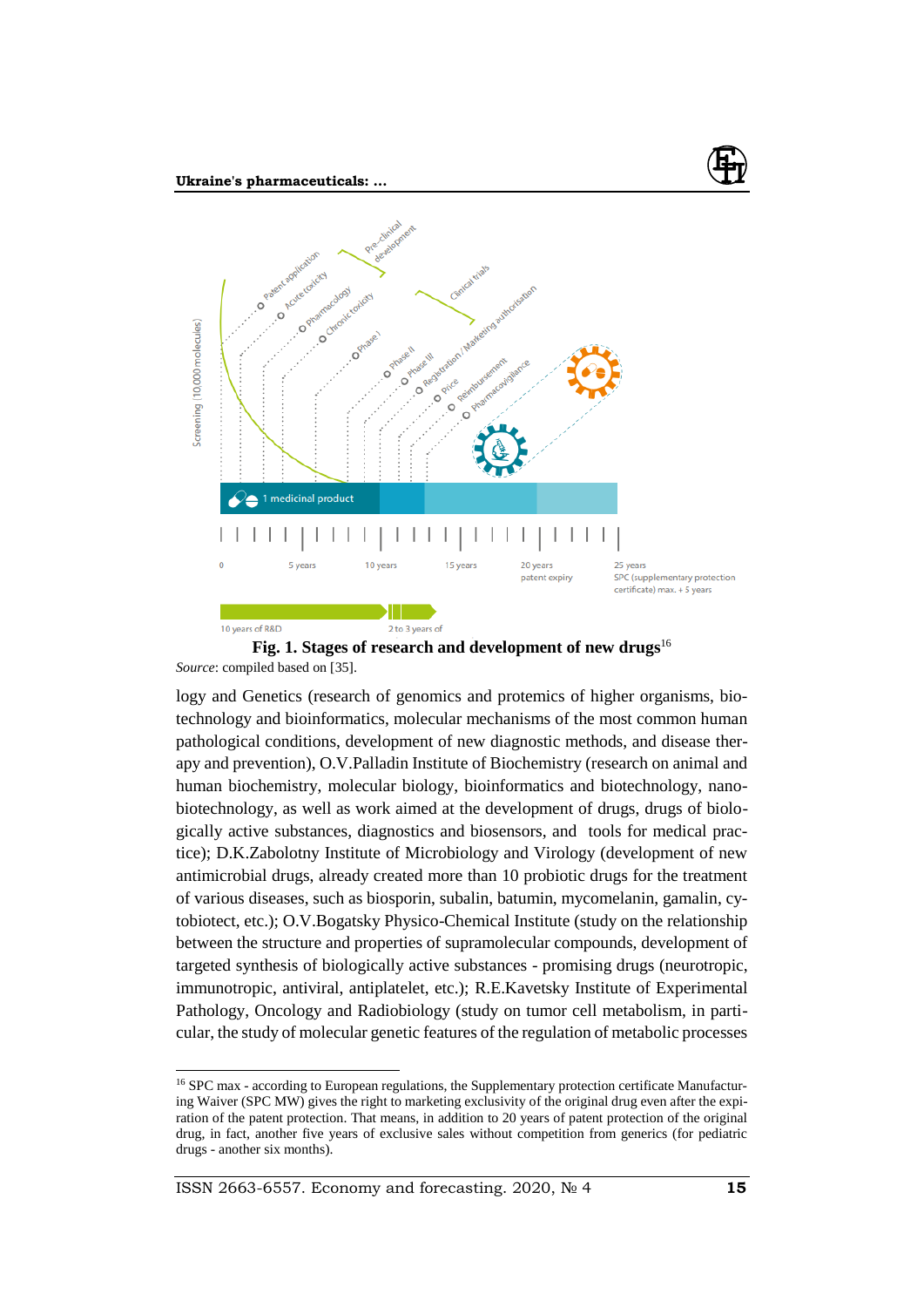

in tumor disease and the development of biotechnological and sorption agents for their pharmacocorrection, nanosystems and targeted therapy). Similar institutions are also at the Academy of Medical Sciences of Ukraine, National Academy of Agrarian Sciences of Ukraine, and Ministry of Science and Education. However, in the expenditures of Ukraine's state budget for 2020, the total allocations to the NAS of Ukraine amount to 10,601.4 million UAH, or 0.235% of GDP [18]. Given the NBU official exchange rate of the dollar to the hryvnia as of 01.11.2020, it is only 372.8 million USD, which is almost 13 times less than the minimum rate of research expenditures of one TNC from the TOP-10 world leaders in the pharmaceutical industry (Table 2). Annual budget allocations to the NAS of Ukraine are meager compared to those allocated by European governments in response to SARS-CoV-2 alone. In particular, the German government, which through the Federal Ministry of Health spent on federal research institutes 9574 million euros to help fight the virus [12].

### *Table 2*

| Company                         |       | <b>Expenditures on R&amp;D.</b><br>billion USD | Share of R&D spending<br>in prescription sales, % |      |  |
|---------------------------------|-------|------------------------------------------------|---------------------------------------------------|------|--|
|                                 | 2019  | 2026                                           | 2019                                              | 2026 |  |
| Roche (Switzerland)             | 10.3  | 12.9                                           | 21.3                                              | 21.2 |  |
| Merck & Co (USA)                | 8.7   | 11.0                                           | 21.3                                              | 20.6 |  |
| Johnson & Johnson (USA)         | 8.8   | 10.7                                           | 22.0                                              | 9.1  |  |
| Novartis (Switzerland)          | 8.4   | 9.7                                            | 18.2                                              | 17.7 |  |
| Pfizer (USA)                    | 8.0   | 9.7                                            | 18.2                                              | 18.9 |  |
| Bristol-Myers Squibb (USA)      | 5.9   | 9.4                                            | 23.4                                              | 21.0 |  |
| GlaxoSmithKline (Great Britain) | 5.5   | 7.6                                            | 17.7                                              | 18.6 |  |
| AstraZeneca (Great Britain)     | 5.3   | 7.5                                            | 22.9                                              | 18.3 |  |
| AbbVie (USA)                    | 5.0   | 7.3                                            | 15.4                                              | 13.9 |  |
| Eli Lilly (USA)                 | 5.6   | 7.0                                            | 27.9                                              | 22.7 |  |
| <b>Total Top 10</b>             | 71.6  | 92.8                                           | 21.6                                              | 20.4 |  |
| Others                          | 114.6 | 139.7                                          |                                                   |      |  |
| Total                           | 186.1 | 232.5                                          | 21.4                                              | 16.7 |  |

**R&D spending by key global pharmaceutical TNCs**

*Source*: compiled based on [36].

The study of the State Statistics Service data on expenditures by areas of innovation in the industry "Manufacture of basic pharmaceutical products and pharmaceuticals" showed that in 2019 only 30 enterprises in Ukraine allocated for R&D (domestic and foreign) 1449 million UAH, or (according to official exchange rate of the NBU) 56 million USD (Table 3). At the same time, producers finance 100% of innovations at their own expense. It is obvious that under such conditions it is extremely difficult for Ukrainian pharmaceutical companies to introduce technological innovations and compete not only in the foreign, but also in the domestic one.

Along with the limited funding for science and lack of state aid for business research and innovation (as is the case in the EU [1]), and hence insignificant prospects for technological development of the industry, there is another problem, which is training.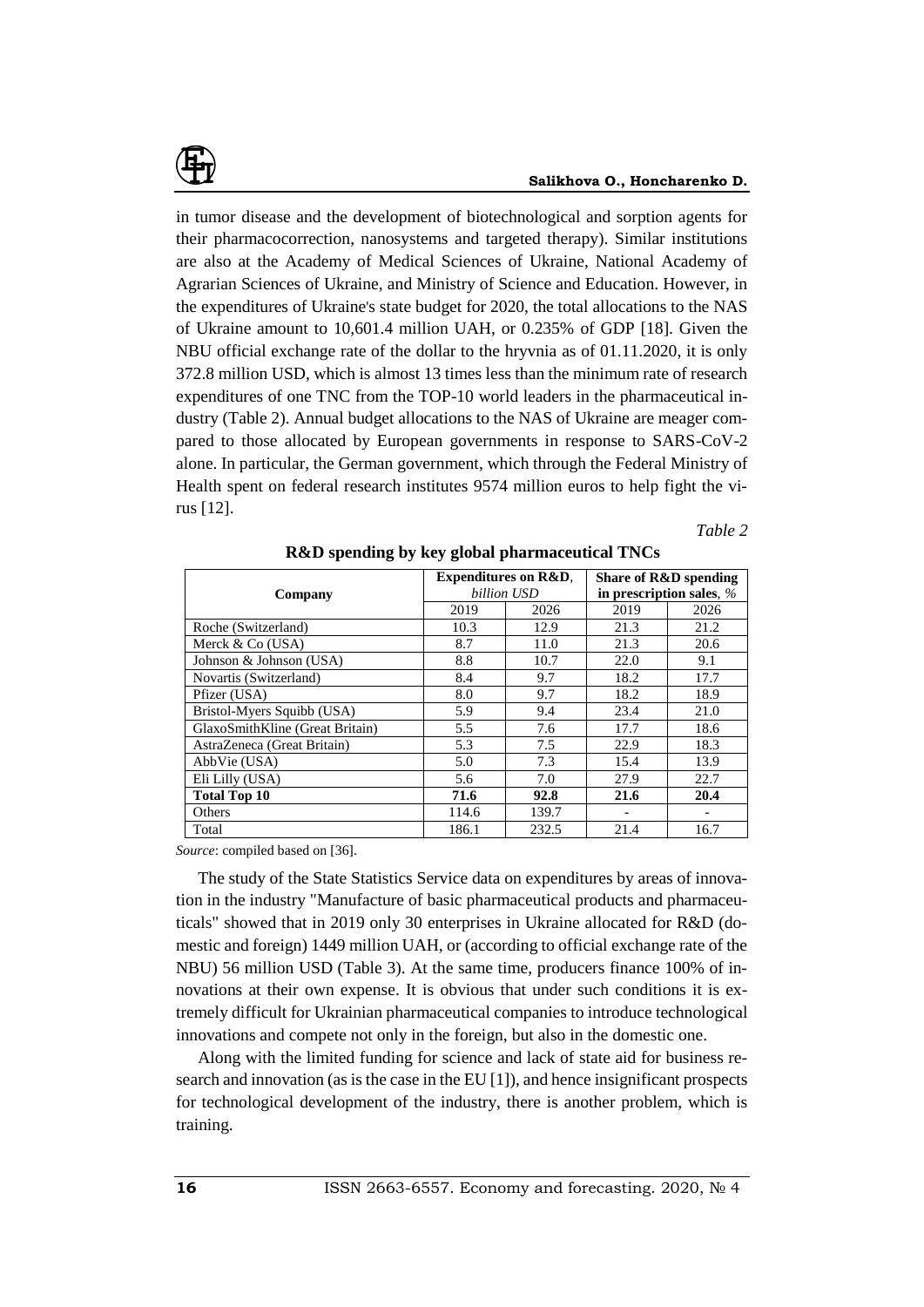

## *Table 3*

## **Innovation spending by innovation areas within the activity "Manufacture of basic pharmaceutical products and pharmaceutical preparations"**

|                                                                       |       |                                 |                                                       |              |             | of them spent funds on                           |                                            |              |
|-----------------------------------------------------------------------|-------|---------------------------------|-------------------------------------------------------|--------------|-------------|--------------------------------------------------|--------------------------------------------|--------------|
| <b>Indicator</b>                                                      | Years | Number of industrial companies* | Number of innovation-active industrial<br>companies   | Domestic R&D | Foreign R&D | Purchase of machinery, equipment and<br>software | Acquisition of other external<br>knowledge | <b>Other</b> |
| Number of in-<br>dustrial com-<br>panies by type                      | 2018  | 61                              | 34                                                    | 23           | 14          | 11                                               | 3                                          | 10           |
| of innovation<br>activity, units                                      | 2019  | 63                              | 30                                                    | 16           | 6           | 12                                               | $\mathbf{1}$                               | 13           |
| Spending by<br>type of inno-<br>vation activ-<br>ity, thousand<br>Hrn | 2018  | $595023.3 -$                    | R&D spending-<br>of them from own<br>funds 570566.5   | 362782.2     | 70685.8     | 131012.3                                         | 715.3                                      | 29827.7      |
|                                                                       | 2019  | 1449189.7 -                     | R&D spending -<br>of them from own<br>funds 1449189.7 | 569086.7     | 14834.7     | 684691.7                                         |                                            |              |

**(NACE code 21), 2018-2019**

*Source*: compiled by D.Honcharenko based on [37, 38].

Every year, medical and pharmaceutical educational institutions of the Ministry of Health graduate more than 10 thousand people of educational level "specialist" (master). In 2017, 14,976 students entered medical higher education institutions (hereinafter - universities), as well as medical faculties of five classical universities for bachelor's and master's degree programs in health care, among them, in the specialty of "pharmacy, industrial pharmacy "- 26% [39]. The question of the quality of students' training remains critical. In the absence of an established minimum score of the External Evaluation, those who enter these universities have ultra-low results (for example, a minimum score of 100 points). At the same time, in 2017, the passing score on the profile subjects of "chemistry" or "biology" for education at the expense of the state budget in the specialty "medicine" varies from 150 to 174, while in the specialty "pharmacy, industrial pharmacy" - 182-194 depending on particular university. The reason for the high scores for enrollment in the latter specialty at the expense of the state budget is the low volume of government orders (where **pharmacists constitute less than 5%**)**. Instead, for entering in the specialty "Pharmacy, Industrial Pharmacy" at the expense of legal entities and individuals, the passing score in 2017 was much lower (100-151)** (i.e. enrollment was possible with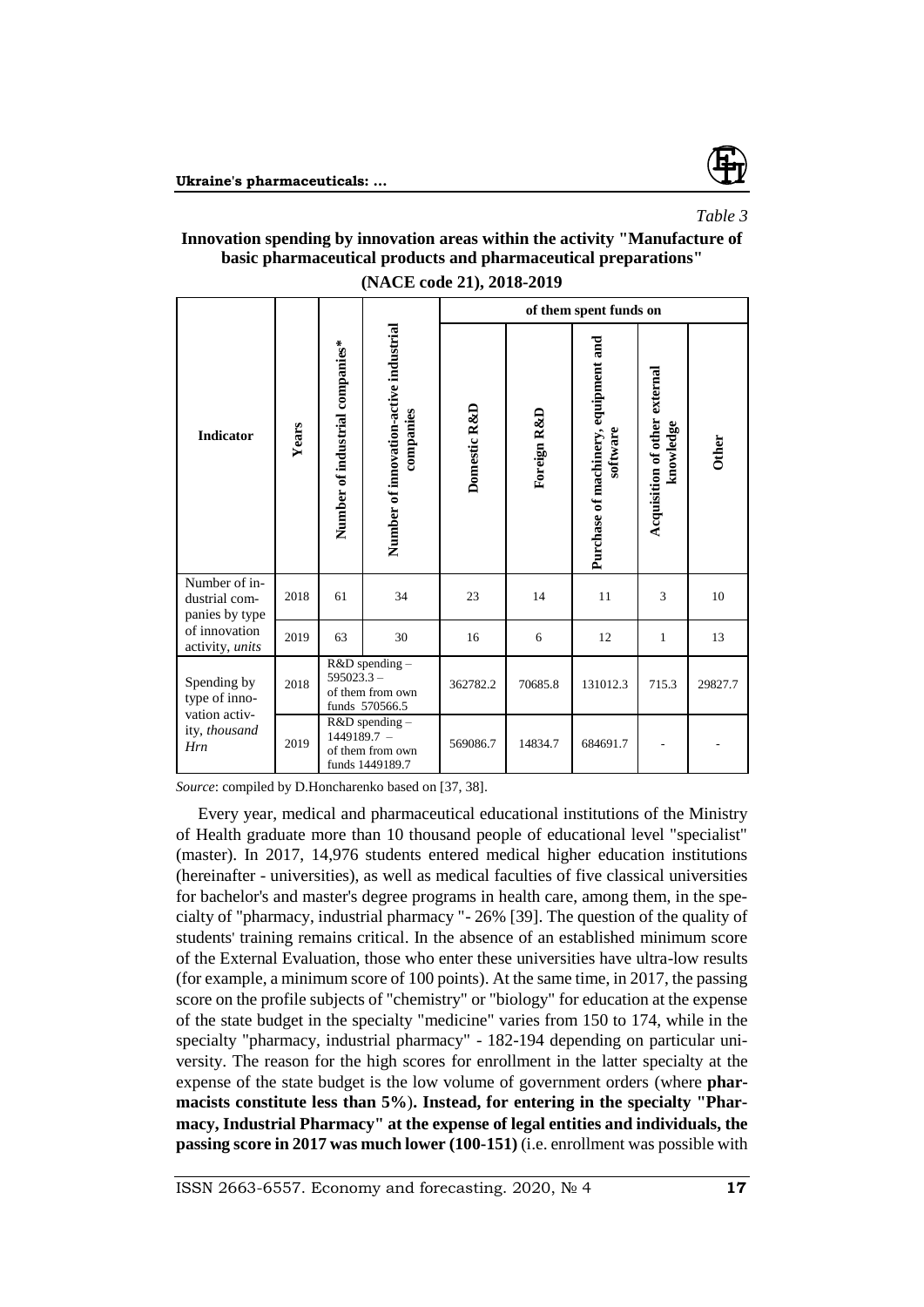

a minimum of 100 points). This trend persists and causes a very small number of professionals seeking degrees in pharmaceuticals. In Ukraine, they are several orders of magnitude fewer than postgraduate and doctoral students in, for example, the legal sciences (Table 4).

*Table 4*

| <b>Branches of science</b> |      | Number of postgraduate<br>course students |      |                            | Number of postgraduate<br>course leavers |      |  |
|----------------------------|------|-------------------------------------------|------|----------------------------|------------------------------------------|------|--|
|                            | 2016 | 2017                                      | 2018 | 2016                       | 2017                                     | 2018 |  |
| chemical                   | 247  | 139                                       | 36   | 108                        | 84                                       | 84   |  |
| biological                 | 756  | 427                                       | 149  | 282                        | 282                                      | 265  |  |
| medical                    | 1194 | 756                                       | 255  | 402                        | 381                                      | 335  |  |
| pharmaceutical             | 55   | 30                                        | 9    | 19                         | 24                                       | 22   |  |
| legal                      | 2163 | 1492                                      | 684  | 451                        | 548                                      | 579  |  |
| <b>Branches of science</b> |      | Number of doctorate                       |      | Number of doctorate course |                                          |      |  |
|                            |      | course students                           |      | leavers                    |                                          |      |  |
| chemical                   | 11   | 6                                         | -    | 5                          | 5                                        | 5    |  |
| biological                 | 24   | 14                                        | 3    | 8                          | 9                                        | 11   |  |
| medical                    | 32   | 17                                        | 4    | 14                         | 14                                       | 13   |  |
| pharmaceutical             | 2    | $\mathfrak{D}$                            |      |                            |                                          |      |  |
| legal                      | 61   | 28                                        | 4    | 30                         | 27                                       | 27   |  |

| Number of trained postgraduate and doctoral students in Ukraine by |
|--------------------------------------------------------------------|
| branches of science, <i>persons</i>                                |

*Source*: compiled based on [39].

The lack of endogenous scientific, innovative and human resources determines the nature of pharmaceutical production in Ukraine. A study on the structure of intermediate consumption of the pharmaceutical industry shows that 62.6% of expenditures is spent on health care services, 30.3% - on APIs and other raw materials for production, 4.8% - on agricultural products and only 0.05% on chemical products (Table 5). This is evidence that **Ukraine's pharmaceutical little on domestic synthesized chemicals, primarily due to the fact that the own chemical industry for the needs of pharmaceuticals in Ukraine no longer exists.**

*Table 5*

| <b>Name</b>                                                          | <b>CEA</b> code | Volume,<br>million Hrn | Share.<br>$\%$ |  |  |
|----------------------------------------------------------------------|-----------------|------------------------|----------------|--|--|
| Total, including                                                     |                 | 43608                  | 100.00         |  |  |
| Health care and social assistance                                    | Q86-Q88         | 27300                  | 62.60          |  |  |
| Production of basic pharmaceutical products and pharma-<br>ceuticals | C <sub>21</sub> | 13215                  | 30.30          |  |  |
| Agriculture, forestry and fisheries                                  | $A01-A03$       | 2093                   | 4.80           |  |  |
| Production of chemicals and chemical products                        | C <sub>20</sub> | 22                     | 0.05           |  |  |
| Other                                                                |                 | 978                    | 2.25           |  |  |

**Structure of intermediate consumption of Ukraine's pharmaceutical industry as an input-output table, 2018** (in consumer prices)

*Source:* compiled by D.Honcharenko based on [40].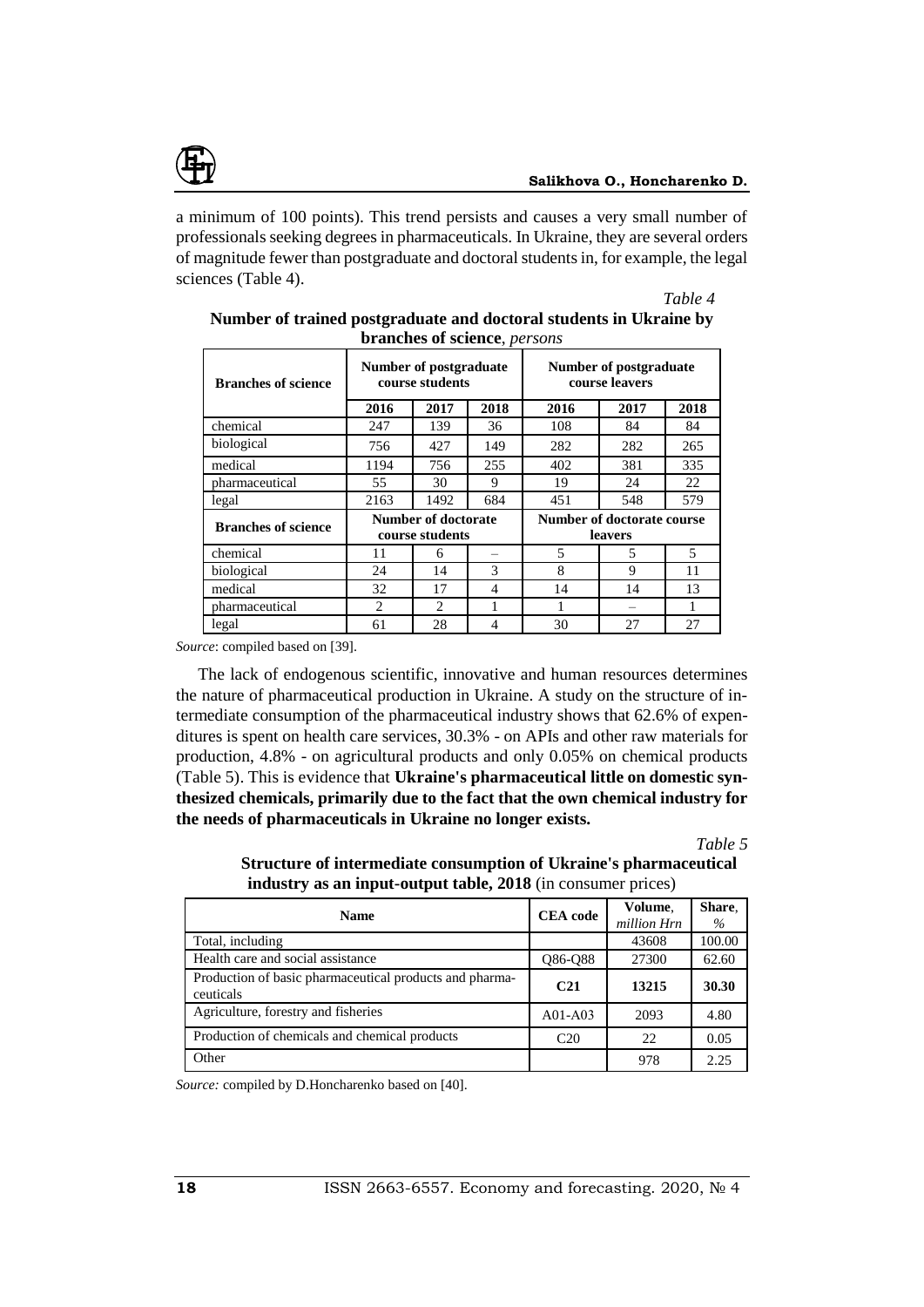

In order to single out among the intermediate goods those that embody the advanced technologies, in 2011 O. Salikhova combined the Classification by UN broad economic categories with the OECD/Eurostat aggregation of high-tech goods [41, 42]. This made it possible to aggregate high-tech goods by functional purpose (means of production, intermediate and consumer goods), which became a fundamentally new statistical tool for analyzing the activities of high-tech industries, in particular, for assessing the scale and degree of dependence on imported advanced technologies and capital goods.

Based on the proposed approach to the combination of classifiers, D. Honcharenko deepened this toolkit [18] by defining the range of goods, which are the source for the production of drugs, and by introducing into scientific circulation the concept of *"hightech pharmaceutical intermediate good"*, hereafter referred to as HTPIG. D. Honcharenko also searched for transition keys between the codes of subsection 54 "Medical and pharmaceutical goods" of the Standard International Trade Classification (SITC Rev.4), the Ukrainian classification of goods of foreign economic activity (UCGFEA), Classification by broad economic categories (SBEC), and main classes of goods in the System national accounts (SNA). Thus, for the first time, *the List of medical and pharmaceutical products categorized by end use: intermediate and consumer goods* was formulated*:*  (according to SITC Rev.4 and UCGFEA) - as an aggregated classification grouping. Based on it, and taking into account the codes of the Aggregation of high-tech goods according to SITC Rev.4 of Eurostat and UCGFEA, *the List of high-tech medical and pharmaceutical goods categorized by end use: intermediate and consumer goods* is formulated.

**For the first time, this statistical toolkit provided the opportunity to estimate the scale of costs for imported components of the production of medical devices and medicines, including those embodying advanced technologies and are the source for HTPI**. Formulated based on UN Comtrade information, the database allows for structural and dynamic analysis of the flows of these goods in Ukraine and other countries.

Calculations based on the authors' tools show that the total volume of imports of HTPIG in 2018 amounted to 399.6 million USD, which, according to the official exchange rate of the NBU, is equal to 10868.72 million UAH (Table 6).

Given the data of the State Statistics Service on intermediate consumption of pharmaceutical products in the industry "Manufacture of basic pharmaceutical products and pharmaceuticals" (NACE code 21), which in 2018 amounted to 13,215 million UAH (Table 5), **the share of foreign HTPIG in the industry's consumption is 82.2%.** This gives grounds to conclude that **Ukraine's pharmaceutical production is mainly based on imported high-tech pharmaceutical substances, and therefore has a critical dependence on these supplies to ensure the smooth operation of industrial companies and health care.**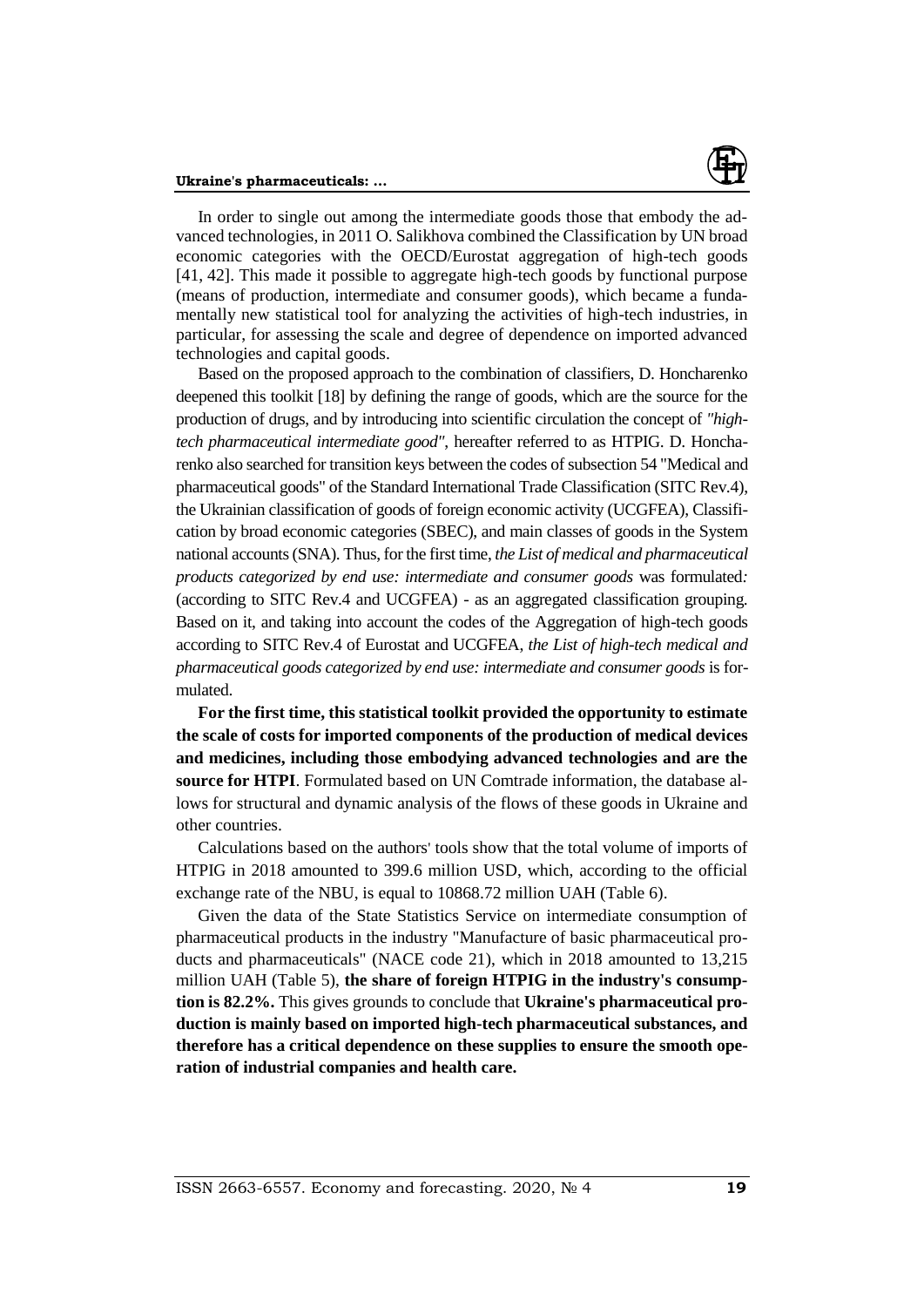

## **Salikhova O., Honcharenko D.**

## *Table 6*

| <b>HTPIG</b> category                                                                                                                                                                                                                                                                                                                                                                                                                                                                                                                                                                                                               | 2018     | 2019     | 2019/<br>2018, % |
|-------------------------------------------------------------------------------------------------------------------------------------------------------------------------------------------------------------------------------------------------------------------------------------------------------------------------------------------------------------------------------------------------------------------------------------------------------------------------------------------------------------------------------------------------------------------------------------------------------------------------------------|----------|----------|------------------|
| Antisera and other blood fractions and modi-<br>fied immunological products, whether or not<br>obtained by means of biotechnological pro-<br>cesses                                                                                                                                                                                                                                                                                                                                                                                                                                                                                 | 195934.7 | 200135.5 | 2.1              |
| Human blood; animal blood prepared for ther-<br>apeutic, prophylactic or diagnostic uses; vac-<br>cines, toxins, cultures of micro-organisms (ex-<br>cluding yeasts) and similar products                                                                                                                                                                                                                                                                                                                                                                                                                                           | 55779.8  | 51615.1  | $-7.5$           |
| Vaccines for veterinary medicine                                                                                                                                                                                                                                                                                                                                                                                                                                                                                                                                                                                                    | 47910.5  | 51097.7  | 6.7              |
| Vaccines for human medicine                                                                                                                                                                                                                                                                                                                                                                                                                                                                                                                                                                                                         | 40068.5  | 43863.1  | 9.5              |
| <b>Insulin and its salts</b>                                                                                                                                                                                                                                                                                                                                                                                                                                                                                                                                                                                                        | 8217.4   | 23889.1  | 190.7            |
| Penicillins and their derivatives with a penicil-<br>lanic acid structure; salts thereof, other                                                                                                                                                                                                                                                                                                                                                                                                                                                                                                                                     | 25186.0  | 23526.1  | $-6.6$           |
| Extracts of glands or other organs or of<br>their secretions, other                                                                                                                                                                                                                                                                                                                                                                                                                                                                                                                                                                 | 6450.8   | 9308.5   | 44.3             |
| Penicillins and their derivatives with a penicil-<br>lanic acid structure; salts thereof                                                                                                                                                                                                                                                                                                                                                                                                                                                                                                                                            | 3363.5   | 3218.5   | $-4.3$           |
| Other medicaments, containing antibiotics                                                                                                                                                                                                                                                                                                                                                                                                                                                                                                                                                                                           | 3871.6   | 2989.2   | $-22.8$          |
| Tetracyclines and their derivatives; salts<br>thereof                                                                                                                                                                                                                                                                                                                                                                                                                                                                                                                                                                               | 1614.9   | 1825.6   | 13.0             |
| Chloramphenicol and its derivatives; salts<br>thereof                                                                                                                                                                                                                                                                                                                                                                                                                                                                                                                                                                               | 2382.9   | 1669.7   | $-29.9$          |
| Glycosides, natural or reproduced by synthe-<br>sis, and their salts, ethers, esters and other de-<br>rivatives, Other                                                                                                                                                                                                                                                                                                                                                                                                                                                                                                              | 1802.5   | 1590.5   | $-11.8$          |
| Halogenated derivatives of corticosteroidal<br>hormones                                                                                                                                                                                                                                                                                                                                                                                                                                                                                                                                                                             | 1560.3   | 1421.8   | $-8.9$           |
| Hormones, prostaglandins, thromboxanes<br>and leukotrienes, natural or reproduced by<br>synthesis, Other                                                                                                                                                                                                                                                                                                                                                                                                                                                                                                                            | 649.4    | 1242.1   | 91.3             |
| Steroidal hormones, their derivatives and<br>structural analogues, Other                                                                                                                                                                                                                                                                                                                                                                                                                                                                                                                                                            | 1325.0   | 1231.2   | $-7.1$           |
| Cortisone, hydrocortisone, prednisone (dehy-<br>drocortisone) and prednisolone (dehydrohy-<br>drocortisone); Rutoside (rutin) and its deriva-<br>tives; Erythromycin and its derivatives; salts<br>thereof; Streptomycins and their derivatives;<br>salts thereof; Containing penicillins or deriva-<br>tives thereof, with a penicillanic acid structure,<br>or streptomycins or their derivatives; Extracts<br>of glands or other organs or of their secretions;<br>Oestrogens and progestogens; Polypeptide hor-<br>mones, protein hormones and glycoprotein<br>hormones, their derivatives and structural ana-<br>logues; Other | 3467.2   | 3719.3   | 7.3              |
| Total                                                                                                                                                                                                                                                                                                                                                                                                                                                                                                                                                                                                                               | 399585.1 | 422342.9 | 5.7              |

### **HTPIG imports to Ukraine**, *thousand USD*

*Source*: compiled by D.Honcharenko based on the authors' tools and on data from [40].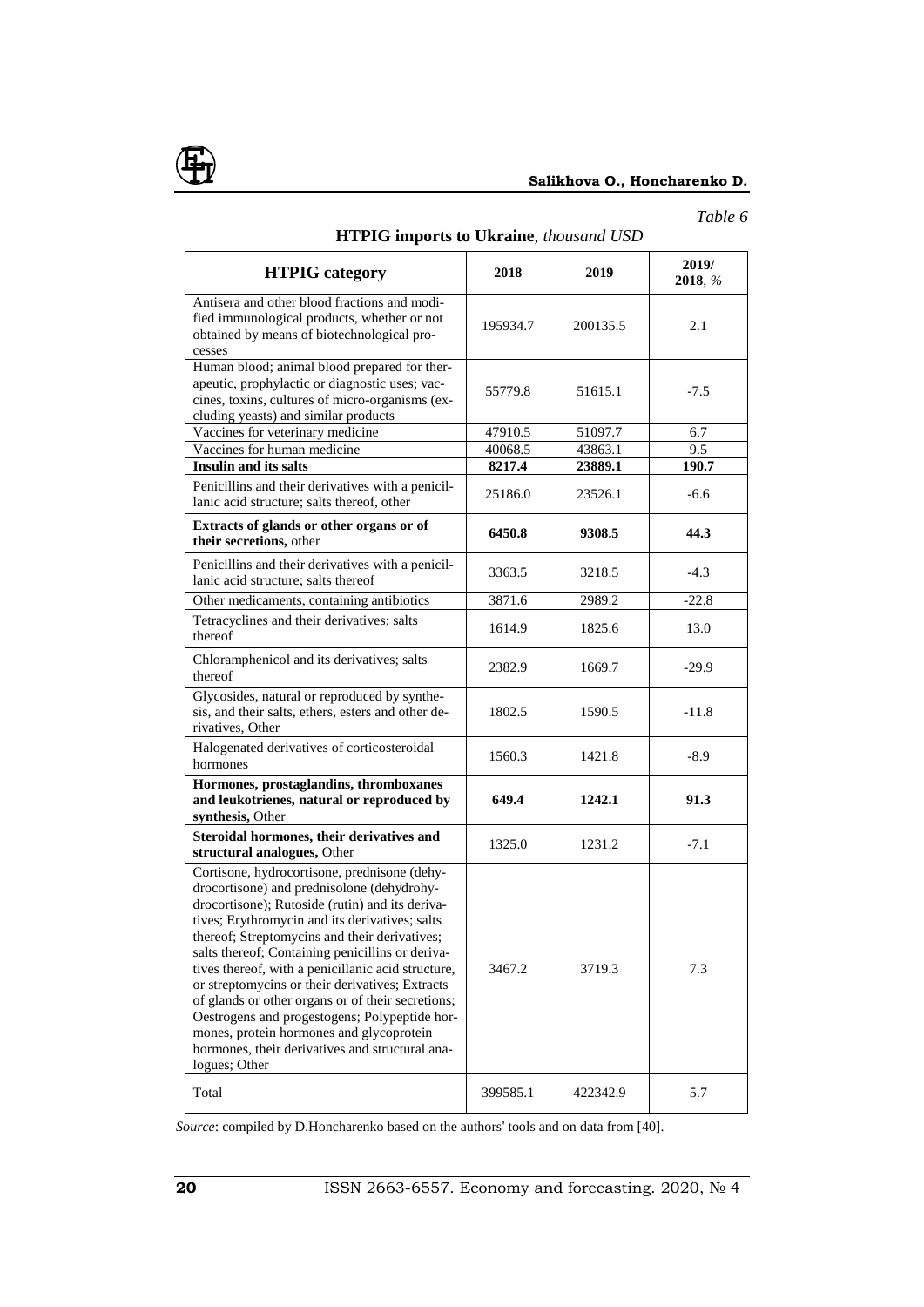

In 2019, foreign supplies of high-tech raw materials for the industry increased by another 5.5% - up to 422 million USD (Fig. 2). At the same time, imports of hightech finished pharmaceutical products are growing: in 2019 - by 12.6%, to 1391 million USD.

The main item of HTPIG import for domestic pharmaceuticals remains immune sera (in 2019 Ukraine paid 200 million USD for them), blood fractions for therapeutic use, immunological products, including those obtained using biotechnological processes, vaccines for humans and animals, and insulin and its salts. In 2019, 81.8% of imports of immune sera originated from 10 EU countries (among the leaders are Germany and Ireland).

Despite the reduction of imports in a number of nomenclature items (Table 6), in 2019, purchases of insulin and its salts increased by 190% - to 23.9 million USD. The main supplier of insulin for Ukrainian pharmaceuticals is China, in 2019 domestic producers paid 17.6 USD for Chinese-made insulin. In 2019, a rapid growth was registered in purchases of another item - glands and other organs and substances of human and animal origin (by 44%, to 9.3 million USD). And China is also in the lead in its deliveries to Ukraine (6.4 million USD).



■ High-Tech Pharmaceutical intermediates

## **Fig. 2. Dynamics of imports of pharmaceutical intermediates and high-tech pharmaceutical intermediates,** *million USD*

*Source*: compiled by D.Honcharenko based on the authors' tools and on data from [43].

But the export of HTPIG from Ukraine in 2019 only amounted to 80 million USD. The main items include: medicines containing insulin - 32.1 million USD; of which 30 million USD are deliveries to Brazil; serum immune and immunological products - 21.2 million USD, of which to India - 7.5 million USD, to Belarus - 3.6 million USD, and to Kazakhstan - 2.3 million USD.

To evaluate the activity of HTPI in the context of foreign trade in HTPIG, in the work by D. Honcharenko [18] it is proposed to take into account the contribution of

ISSN 2663-6557. Economy and forecasting. 2020, № 4 **21**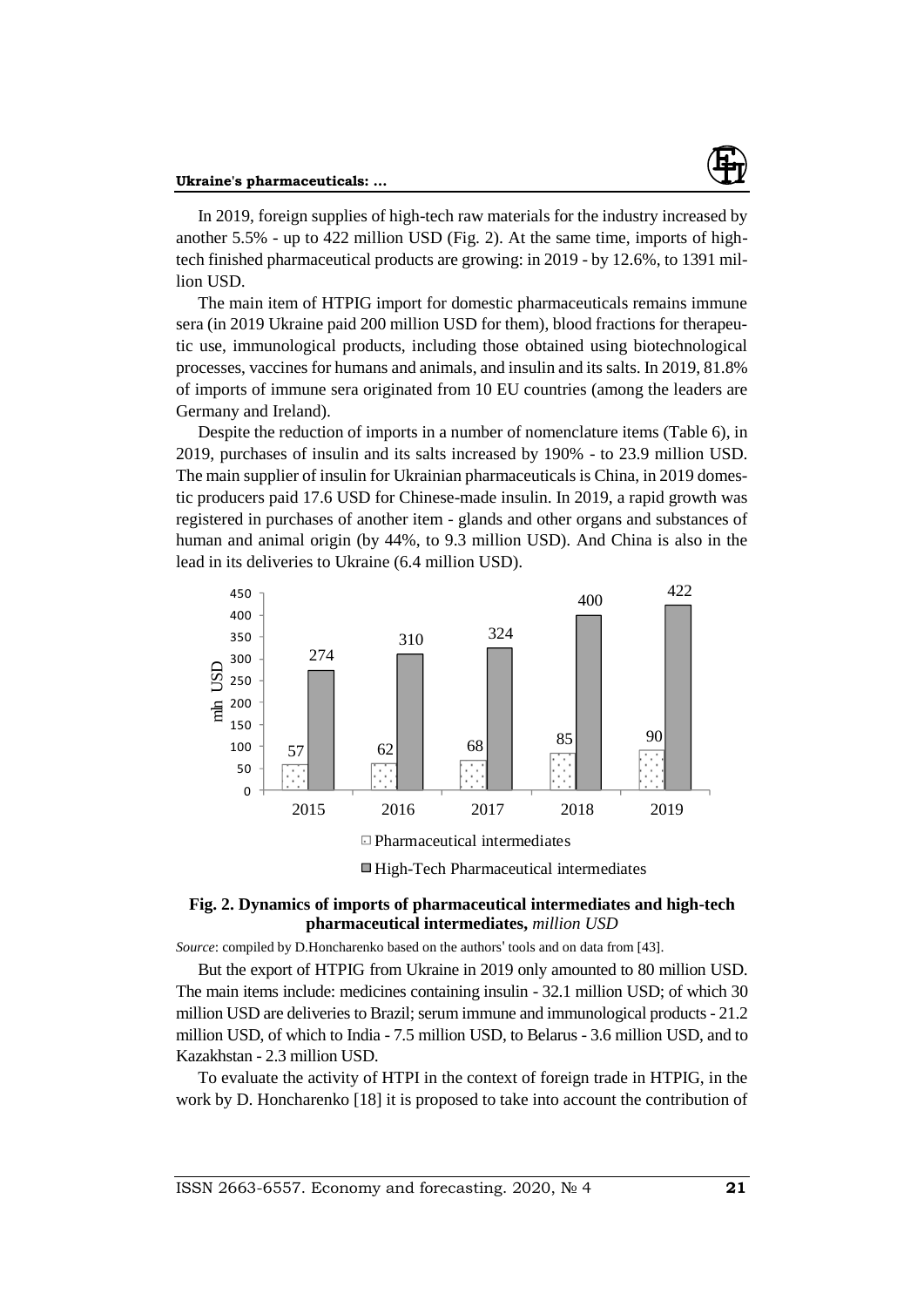imported components to HTPIG, in particular, to calculate the coefficient of import dependence of pharmaceutical production *HTph ID* :

$$
ID_{HTph} = \frac{I_{HTph\_in}}{P_{HTph}}\,,\tag{1}
$$

where  $I_{HTph\_in}$  is imports of HTPIG;

and  $P_{HTph}$  is value of goods produced by the pharmaceutical industry.

When assessing the supply of HTPIG to foreign markets, it is proposed to calculate "net" exports, weighing it on  $ID<sub>HTph</sub>$ :

$$
X_{\text{HTph}}^{\text{w}} = X_{\text{HTph}} \cdot (1 - ID_{\text{HTph}}), \qquad (2)
$$

where  $X^w_{HTph}$  is "net" exports of HTPIG;

and  $X_{\text{HTph}}$  is total HTPIG.

When estimating the profits from the international HTPIG, it is proposed to calculate the ratio of coverage of HTPIG imports by "purified" HTPIG exports  $COV_{HTph}$ :

$$
COV_{H T ph} = \frac{X_{H T ph}^{\nu}}{I_{H T ph\_ in}}
$$
\n<sup>(3)</sup>

The value of indicator  $COV$ <sub>*HTph*</sub> will be greater than unit if the country's HTPIG exports are based on domestic production with a high level of localization in the country and has a low dependence on imports of intermediate goods. The value of *COVHTph* will be less than unit when the country exports HTPIG with a low level of localization and high dependence on imports of technologies embodied in intermediate goods.

This toolkit was used to evaluate the activities of Ukraine's HTPI and, for comparative purposes, those of Germany. When calculating formulas (1-3), the following data was used:

- for  $I_{HTph\_in}$  - UN Comtrade data for the authors' List of HTPIG;

- for  $P_{HTph}$  - Eurostat data on the indicator "production value" of section 21 "Manufacture of basic pharmaceutical products and pharmaceuticals" (for Germany in 2018 the figure was 51797.6 million euros), the official average exchange rate of the euro to USD in 2018 - 1.18; for Ukraine - data of the State Statistics Service of Ukraine on the indicator "volume of sold industrial products" of section 21 (in 2018 - 34,633.2 million UAH), the official average exchange rate of the hryvnia to the dollar US in 2018 - 2720,049 UAH for 100 USD;

 - for *<sup>X</sup> HTph* - UN Comtrade data for the category "Pharmaceuticals" for Eurostat aggregated high-tech goods.

Results of the authors' calculations are presented in Table 7.

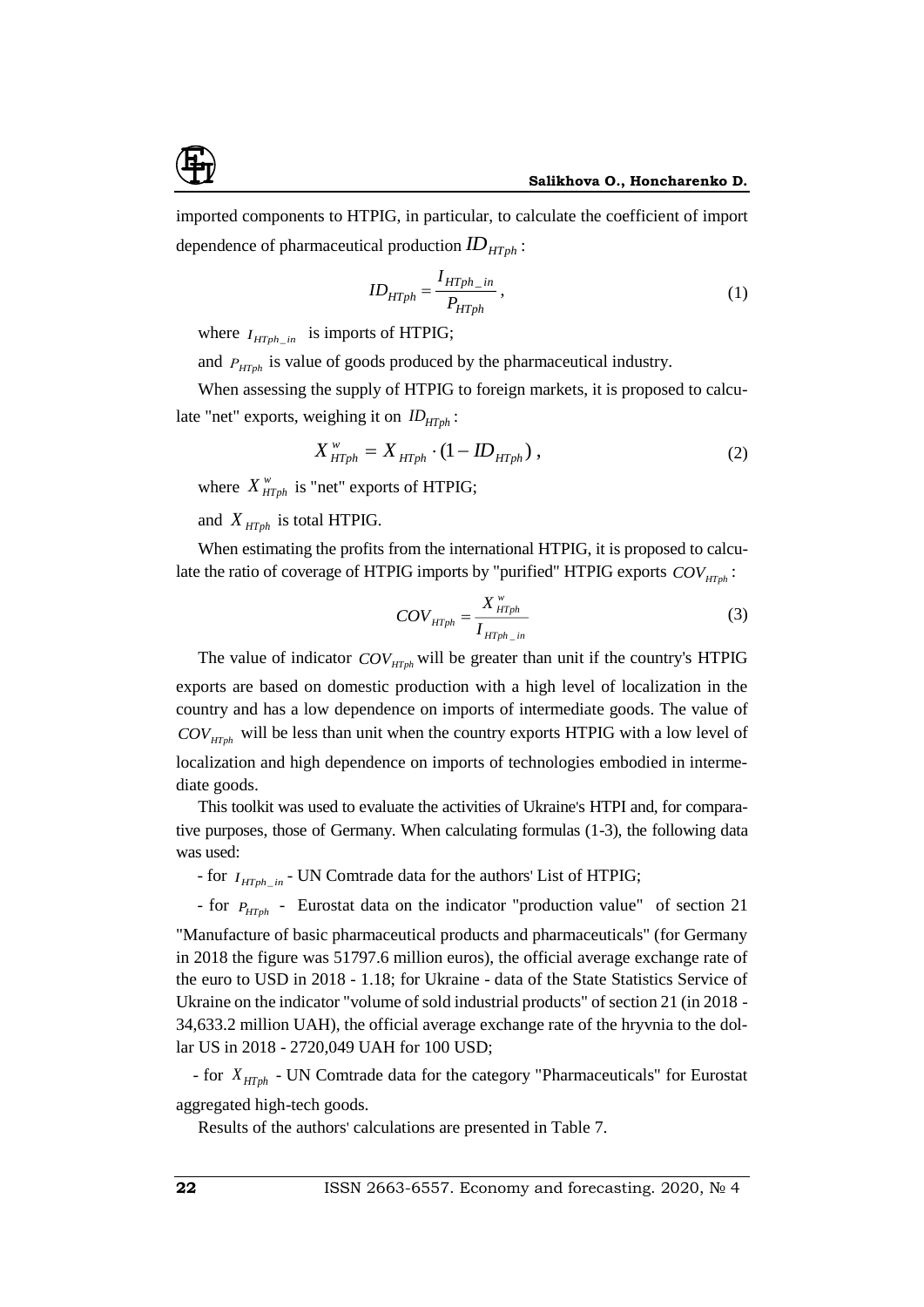

*Table 7*

| Indicators of foreign trade in high-tech pharmaceutical products, 2018 |                               |                                           |               |                        |                      |                                           |
|------------------------------------------------------------------------|-------------------------------|-------------------------------------------|---------------|------------------------|----------------------|-------------------------------------------|
| Country                                                                | $I_{HTph\_in}$ ,<br>$mln$ USD | $P_{_{\scriptstyle{H Tph}}}$ ,<br>mln USD | $ID_{H T ph}$ | $X_{HTph}$ ,           | $X_{HTph}^w$ ,       | $\textit{COV}_{\scriptscriptstyle H Tph}$ |
|                                                                        | 3 948,24                      | 61 121,17                                 | 0.06          | $mln$ USD<br>31 622,00 | mln USD<br>29 579,32 | 7.49                                      |
| Germany                                                                |                               |                                           |               |                        |                      |                                           |
| Ukraine                                                                | 400,05                        | 1 273,05                                  | 0.31          | 60.93                  | 41.78                | 0.10                                      |

*Source*: calculated by D.Honcharenko based on data from [31, 43, 44].

The values of the indicators in Table 7 show that  $COV_{H T ph}$ , as expected is higher in Germany than in Ukraine, which proves the high localization of pharmaceutical production and lower dependence on imports of technologies and intermediate goods for the production of medical devices and medicines in Germany. Exports of hightech pharmaceuticals in Germany account for 52% of the country's output, while the ratio of imported HTPIG to national output is only 6.5%. The industry earns 7.5 times more in foreign markets than the country spends on the purchase of foreign HTPIG.

As for Ukraine, the country's  $COV_{HTph} = 0.10$ . Calculations confirm that the manufactured drugs go mainly to the domestic market. The share of exports in the industry's HTPIG is only 4.8%, in which the share of imported components is more than a third. At the same time, the ration of HTPIG exports to purchased foreign HTPIG is only 1/10. Thus, Ukrainian pharmaceuticals, **working on imported substances, produce mainly products for the domestic market, not earning in foreign currency, even to cover the cost of purchasing the necessary ingredients.**

In Ukraine, the value added of pharmaceuticals in 2018, according to the US National Science Foundation, amounted to only 863 million USD, while in Germany, which is a strong innovator, the figure is 38 billion USD (Table 8).

*Table 8*

| Lincrency of pharmaceacters progression, 2010 |                                 |                       |                     |  |  |  |  |  |
|-----------------------------------------------|---------------------------------|-----------------------|---------------------|--|--|--|--|--|
| Country                                       | <b>Employment</b> , <i>per-</i> | Value added,          | Value added per one |  |  |  |  |  |
|                                               | sons                            | ths $\text{USD}^{3)}$ | employed, ths USD   |  |  |  |  |  |
| Germany                                       | $157424^{1}$                    | 38 077 000            | 241.88              |  |  |  |  |  |
| Ukraine                                       | $24000^{2}$                     | 863 000               | 35,96               |  |  |  |  |  |

**Efficiency of pharmaceutical production, 2018**

*Source*: calculated by D.Honcharenko based on data from: <sup>1)</sup> Eurostat [31], <sup>2)</sup> State Statistic Service [44], <sup>3)</sup> USA National Science Foundation [45].

According to our calculations, based on official statistics, value added per employee in the pharmaceutical industry, or apparent productivity in Ukraine is almost 7 times lower than in Germany, namely 35.96 against 241.88 thousand USD per person.

Thus, given the above and taking into account the low level of funding for research and innovation and significant dependence on HTPIG imports, we can conclude that **development of the pharmaceutical industry in Ukraine and increasing the output is influenced by foreign technologies embodied in intermediate goods.**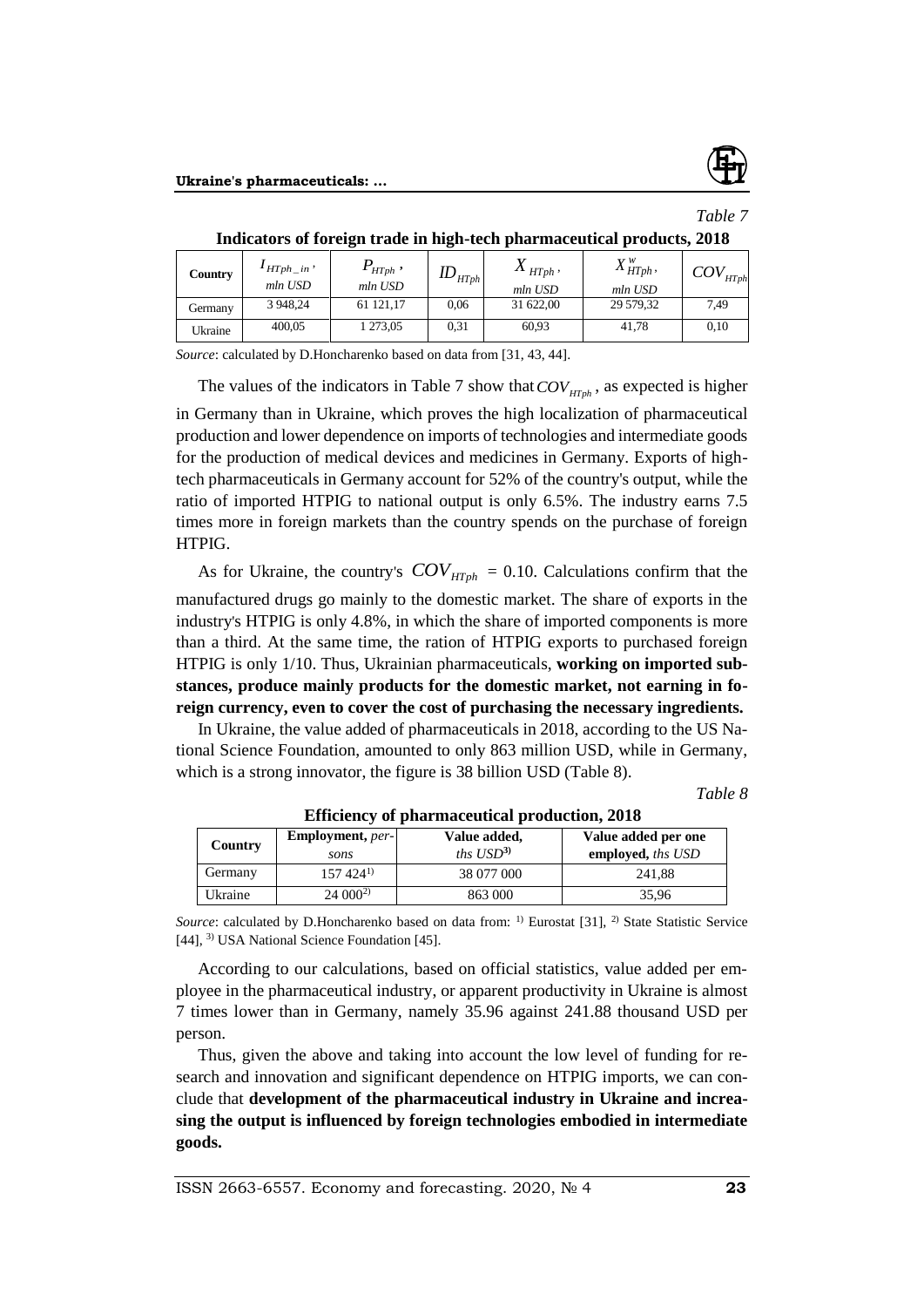International experts predict that in the coming years, economies in transition will be the fastest growing markets, on average providing a 9.3% annual growth, and the highest growth, according to their calculations, is expected in Ukraine, where annual growth rates are projected at 15.2% [46, with. 5]. However, in 2019, the negative balance of goods in Ukraine amounted to 10.7 billion USD. Given the forecasts for growing demand, further increase in HTPIG imports (both intermediate and finished) will worsen this country's trade balance, increase the threat of devaluation of the hryvnia, and lead to negative consequences in industry and economy, i.e. - according to F. Feinsilber - to "truncated industrialization".

Therefore, summarizing the works [5–11], we can say that today the development of HTPI in Ukraine is hindered by a number of endogenous barriers:

1. Poor state research infrastructure, lack of state financial support for science and lack of interdisciplinary research in the interests of Ukraine's pharmaceutical industry; lack of modern scientific and laboratory facilities, as well as equipment for development and testing of new medicines and medical devices; and physical and moral wear and tear of scientific instruments and equipment in the academic and educational spheres.

2. Poor correlation between the areas of research and development in the academic and educational sectors, and the innovative strategies of pharmaceutical companies. Lack of close cooperation with manufacturers leads to low level of commercialization of scientific achievements in the interests of the Ukrainian pharmaceutical industry.

3. Lack of state aid to business entities for research, technological development and innovation, as well as the lack of cheap loans put Ukrainian producers to an unequal position relative to their foreign competitors.

4. Low accumulation of capital by pharmaceutical companies, and hence the lack of funds to raise R&D expenditures and implement large-scale investment and innovation projects (in Ukrainian pharmaceuticals, the share of R&D expenditures in value added only amounts to 3.4%<sup>17</sup>, which is much less than the EU average (16.5%) and does not meet the threshold for the industry to be classified as "high-tech").

5. Discriminatory barriers for Ukrainian pharmaceutical companies established in the form of an additional five-year patent protection for drugs (Article 6 of the current Law of Ukraine "On protection of rights to inventions and utility models"), and a five-year period of exclusive protection for original medical products (Article 9 of the Law of Ukraine "On medical products"), which deprive the domestic manufacturers of the right to develop, register and market the first generics during the entire five-year period of exclusivity<sup>18</sup>.

<sup>&</sup>lt;sup>17</sup> According to the input-output presented in the Statistical Collection "National Accounts of Ukraine for 2018" [40], the value added of the pharmaceutical industry of Ukraine in 2018 amounted to 12,649 million UAH. Taking into account the data on internal and external R&D (Table 3), which together amount to 433.5 million UAH, the share of R&D expenditures in pharmaceutical value added is only 3.4%.

<sup>&</sup>lt;sup>18</sup> The Draft Law "Let's Make Medicines Cheaper!" (On Amendments to Certain Legislative Acts of Ukraine Concerning the Comprehensive Reduction of Medicines for Citizens and Ensuring the Development of Domestic Pharmaceutical Industry) recommends abolishing the discriminatory provision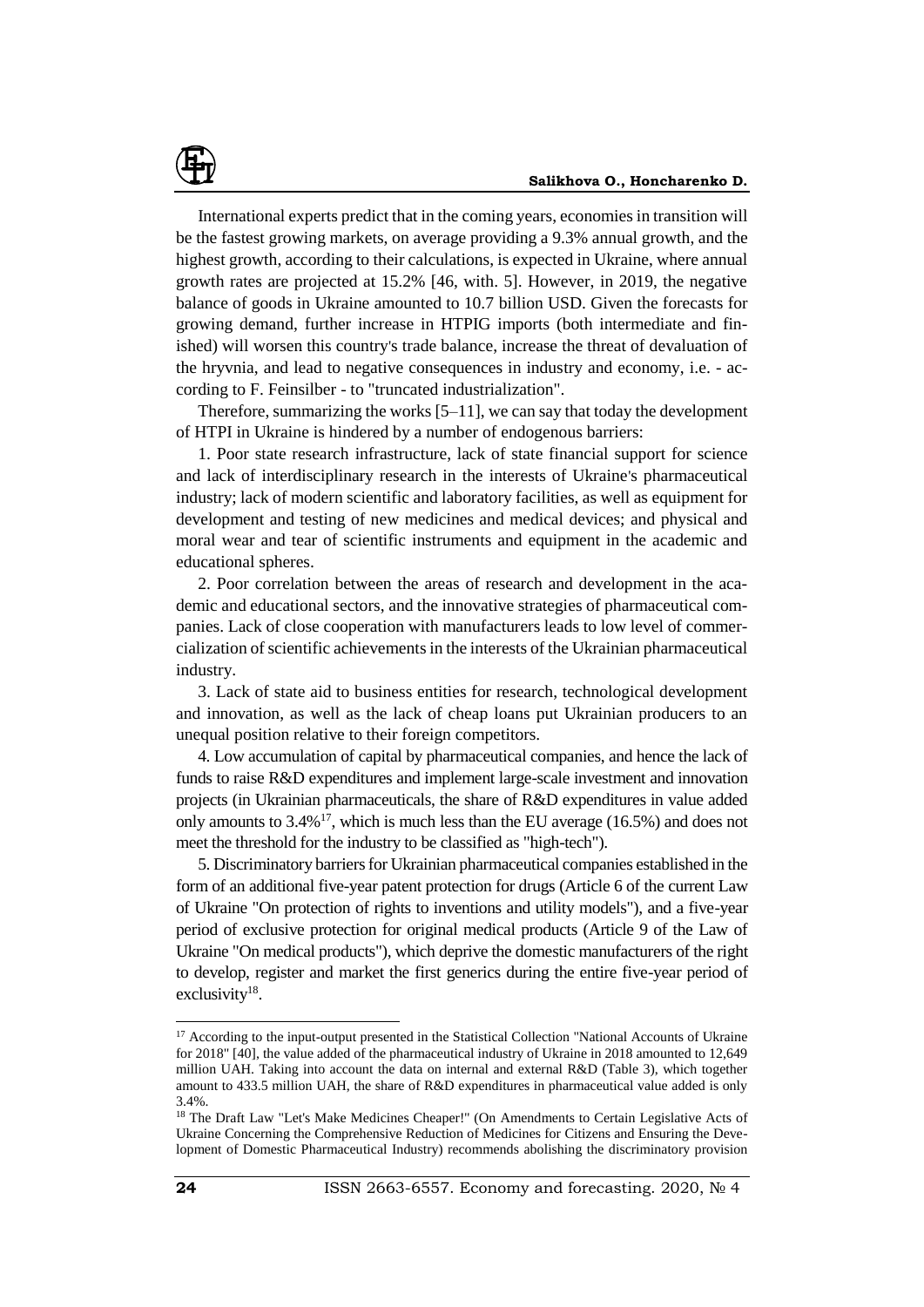

 $\overline{a}$ 

6. Intermediates (raw materials and processed products) and advanced technologies for the production of high-tech pharmaceuticals (capital goods) still are mostly foreign made, which leads to the industry's high dependence on imports.

7. Lack of mechanisms to support the promotion of domestically made high-tech pharmaceutical products in both domestic (through the public procurement system) and foreign (through the Export Credit Agency) markets<sup>19</sup>.

## *Regarding policy measures and strategic priorities*

For a number of reasons, the HTPIG market differs from the market for other high-tech goods, which traditionally have competition between manufacturers and where buyers, critically evaluating goods, can usually choose appropriate quality and characteristics of the product for which they pay the price set by the seller (producer). The inability of buyers (consumers) to evaluate the real benefits and effectiveness of drugs, the people's natural feature to justify their consumer choice primarily by optimistic expectations rather than sound logic, as well as the important role of "third parties», which is the doctors who prescribe particular drugs. The situation requires a state policy of regulation and encouragement of both supply and demand for domestic medicines and medical devices<sup>20</sup>. Therefore, when choosing the mechanisms of the policy of development of Ukrainian HTPI, the country's administration should balance the interests of consumers and producers with those of the state, taking into account the following goals:

– to care about **the nation's health**; the task of the country's administration is to regulate and finance the public health sector with taxpayers' money, as well as to promote the affordability of medicines, i.e. the state should be on the side of the medicines' consumers and interested in reducing their prices.

– to ensure **the efficiency of the economic system and social stabilit**y; the task of the state is to increase the income of pharmaceutical producers, focusing them on

regarding the intellectual property for medicines whose patents have expired. This is due to the following. Part 4 of Art. 6 of the Law of Ukraine "On Protection of Rights to Inventions and Utility Models" allows to extend the term of patent protection for another five years in addition to the twenty-year period for the original drug.

This five-year exclusivity period is part of the "TRIPS+" agreement. The implementation of the discriminatory provision of "TRIPS+" in Ukraine's legislation allows international pharmaceutical corporations to hold a monopoly position in the Ukrainian market, receiving extra profits. This provision is a significant obstacle for Ukrainian companies to bring the first generics to market, as the full cycle of their development and registration is 4-5 years. Substantiation of the need to amend the Law of Ukraine "On protection of rights to inventions and utility models", namely: withdrawal, from Art. 6, of part 4, which concerns the extension of patents for inventions, whose objects are medicines, is also presented in [28]. However, the bill has not yet been approved.

<sup>&</sup>lt;sup>19</sup> Endogenous and exogenous factors are considered in more detail in [28].

 $20$  As noted by the authors in [14, p. 73], one of the reasons for the prosperity of Germany is that Germany did everything possible to inculcate in its people a love of German goods. The Germans have so-called 10 business commandments, which are listed in almost every commercial institution. They urge Germans not to buy foreign goods when there are goods for the same purpose, but produced in their own country, because the purchase of foreign goods impoverishes their country. This contributed to the fact that at the stage of emergence of the pharmaceutical industry, the German domestic market became its main market accounting for about 40% of the industry's sales.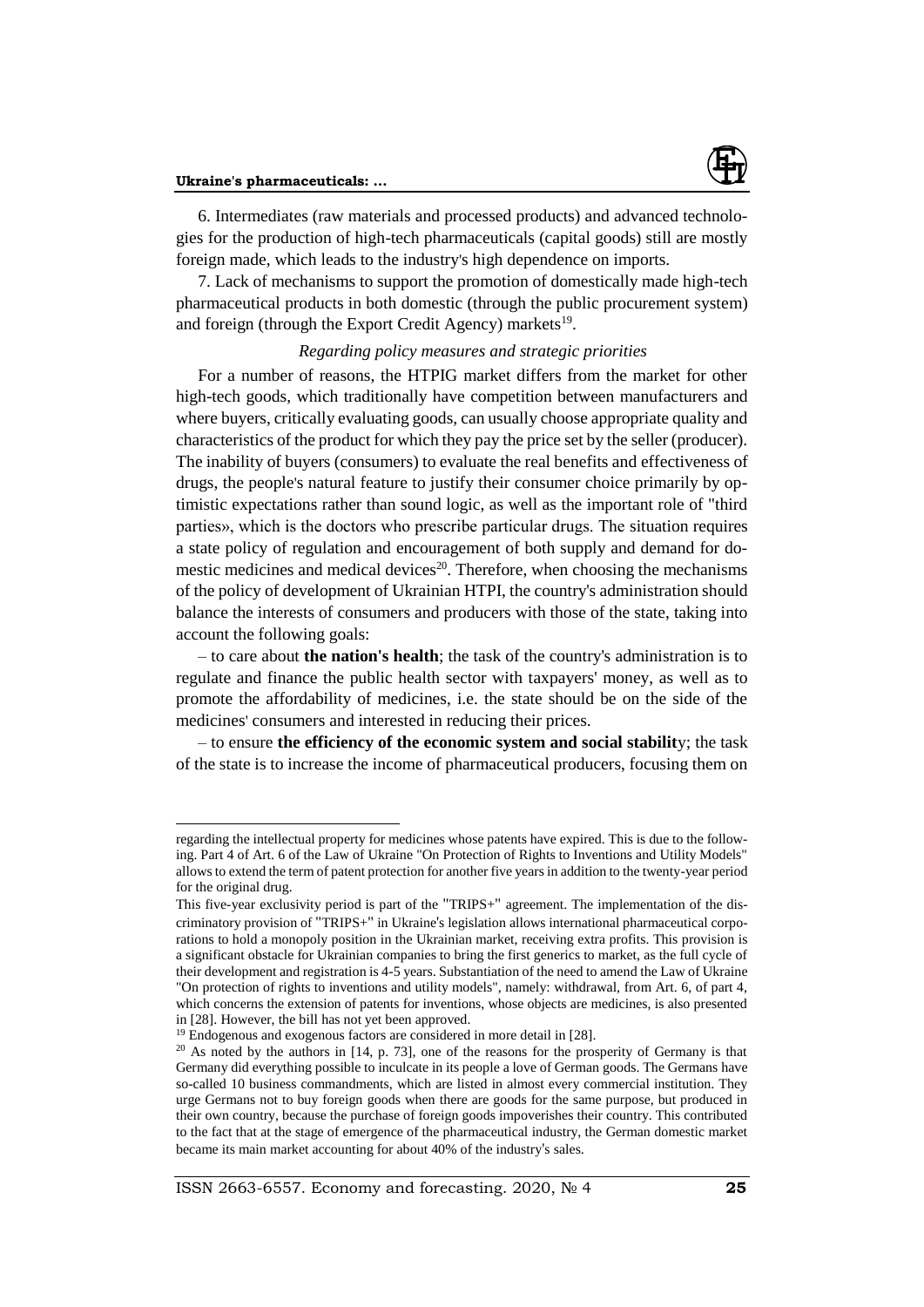

increasing profitability; maintaining and increasing high-paying jobs in pharmaceuticals and related activities, which will allow to receive more tax revenues and payments, i.e. the state should play on the side of drug producers interested in increasing their prices;

– to promote **the emergence of new effective drugs** based on advanced technologies; The task of the state is to stimulate innovations of pharmaceutical manufacturers, encourage them to increase spending on R&D and promote innovative products, which will help them increase profits through innovation rents and provide the health care system with more effective and high-quality drugs; that is, the state should act both on the side of drug manufacturers and on the side of consumers;

– to reduce the dependence on imports; the task of the state is the development by national producers of necessary medicines with the maximum use of local resources (first of all, active pharmaceutical ingredients). At the same time, in order to achieve the goal of reducing dependence on imports, it is necessary to compensate for the development of import-substituting domestic chemical production for the needs of the domestic industrial market, including pharmaceuticals.

As shown by the results of research on the foreign experience of Germany [1, 12], France [1, 13], China [16], and Mexico [21], to solve the problems of the pharmaceutical industry it is necessary to strengthen the role of the state, and improve regulatory and institutional principles of drug production based on endogenous innovations. The first step should be the development of a "Strategy for the development of the high-tech industry of medicines and medical devices in Ukraine until 2030"<sup>21</sup> It should promote the creation of endogenous HTPI production.

Based on the present study, production of endogenous HTPIG is an industry built on the principles of national innovation, where businesses supported by advanced technologies and workers of technology-oriented professions, which account for at least 30% of total employment (like, for example, in the US), produce high-tech medicines and medical devices, while the share of imported HTPIG does not exceed 10% (following the example of Germany). The industry brings to market new or improved products, receives high added value, whose share in revenue from sales is at least 30% (the case in Germany) and allocates at least 15% of value added (EU average) to R&D.

Based on current global technology trends, in the development of pharmaceutical industry in Ukraine, it is necessary, in our opinion, to emphasize a comprehensive approach that would cover the following *key areas*: biologicals, chemicals, medical equipment, pharmaceutical fillers and packaging systems, pharmaceutical equipment and equipment production, and to introduce:

1) The State Scientific and Technological Comprehensive Program for the development of pharmaceuticals and related industries of Ukraine, which will include: development of new biological and chemical substances and drugs; medical products (medical equipment and medical devices); new fillers and packaging materials, as well as machines and equipment for pharmaceutical production;

 $21$  The conceptual principles of the Strategy are presented in [28].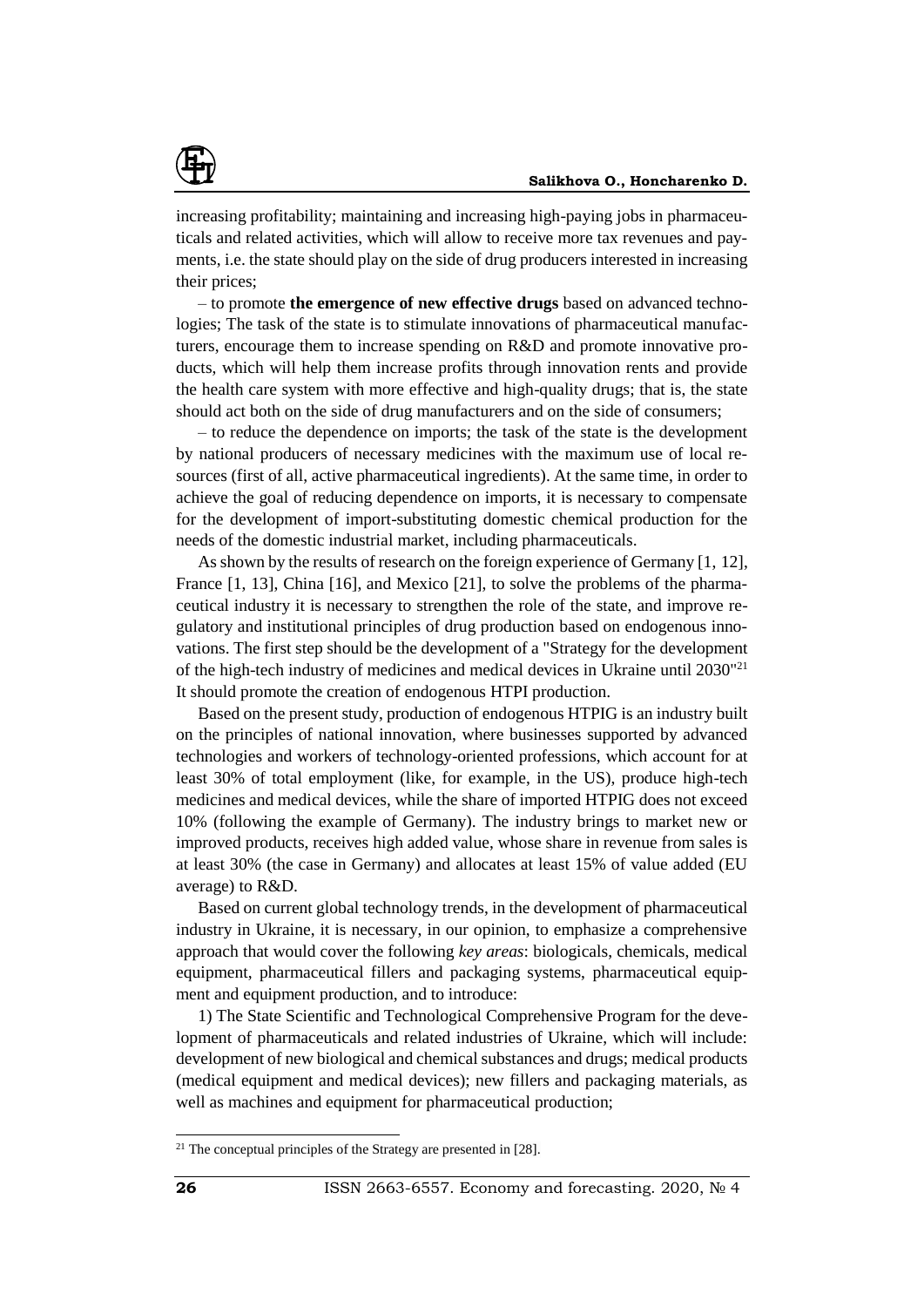

2) The State Program of Technological Innovations and Digitalization of Pharmaceutical Production and Related Industries of Ukraine, which will be implemented based on public-private partnership and will assist in raising production efficiency, improving product quality, and promoting to market innovative products based on domestic developments with a high level of production localization, which will create new jobs in the pharmaceutical and related industries and raise their value added;

3) The State Program "New Ukrainian Medicines, Medical Devices and Related Products", within which it is planned to initiate the identification and certification of pharmaceutical and related industries that meet the criteria of *"high-tech product based on endogenous innovations"* and provide preferences for their procurement.

Implementation of a comprehensive policy for the development of pharmaceutical and related industries first of all requires elaboration of the draft Law of Ukraine "On Sources of Financing of the State Fund for Pharmaceutical and Related Industries", which will state that, within a special fund of the State Budget of Ukraine, the State Fund for Pharmaceutical Industry will be created whose revenue part will be formed a 1% fee from the sale of medicines and medical devices with a simultaneous 1% reduction of value added tax on these goods, with appropriate amendments to the Tax and Budget Codes of Ukraine. The expenditure part of the fund should be used to fund research, innovation and investment projects for the development of pharmaceutical production. This should create preconditions for financing the above programs based on public-private partnership.

### **Conclusions**

The development of HTPI in Ukraine will not only contribute to progress in medicine, improve health, quality and life expectancy by improving existing and developing and bringing to market new medicines and medical devices. Through targeted public policy, the pharmaceutical industry can become both a key asset of Ukraine's economy, providing high added value and encouraging the development of related activities, and a guarantee of social stability, creating high-paying jobs, promoting direct and indirect employment, and reducing threats to national security in economy and social sphere.

The solution of these issues and implementation of the authors' proposals relate to various policies, and therefore are within the scope of various authorities<sup>22</sup>, primarily: the Ministry of Health of Ukraine (health policy, technological regulation of medical products, human resources development in the healthcare, and development of high-level medical and pharmaceutical education and science), the Ministry of Strategic Industries of Ukraine (industrial policy, the functioning of the state fund for the development of basic and critical technologies), the Ministry of Economy, Trade and Agriculture of Ukraine (investment, economic, and foreign economic po-

<sup>&</sup>lt;sup>22</sup> The above proposals were submitted to state bodies, they received positive feedback from the heads of the Office of the National Security and Defense Council of Ukraine, the Secretariat of the Cabinet of Ministers of Ukraine, the Ministry of Strategic Industries of Ukraine, the Ministry of Health, and the Ministry of Economic Development, Trade and Agriculture.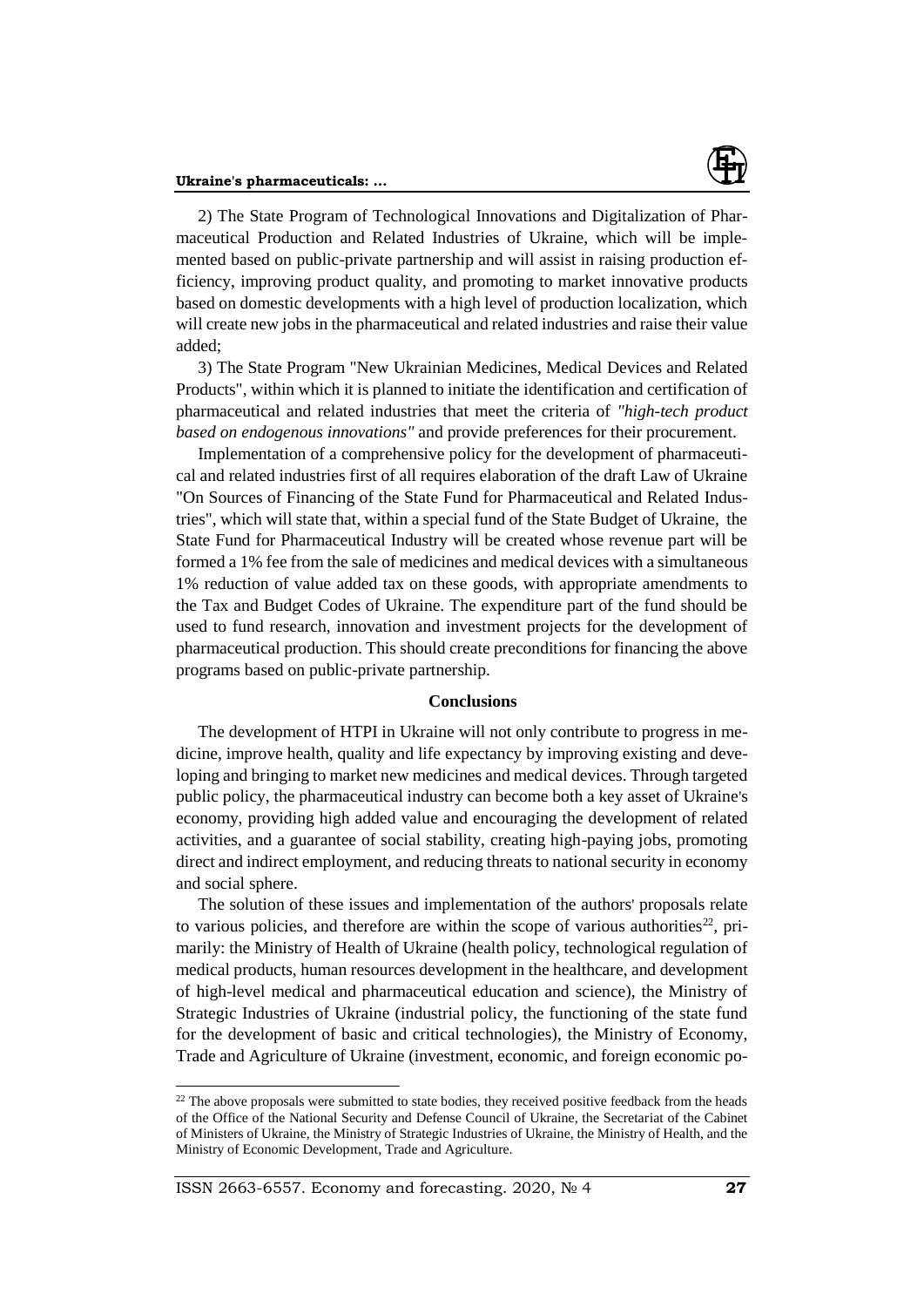

licies), the Ministry of Education and Science of Ukraine (scientific and technical, and innovation policies), and the Ministry of Finance of Ukraine (monetary policy). The development of HTPI is also related to the issues within the scope of the Ministry of Environmental Protection and Natural Resources (industrial waste management). The authors' proposals and recommendations in this article require, on the one hand, professional discussion with scientists, manufacturers and civil servants and coordination of positions on key principles of the development in the interests of national security, and on the other - complementary actions by the authorities to implement selected priorities.

## *References*

1. Salikhova, O.B., and Honcharenko, D.O. (2020). Endogenization of Economic Development through the Development of High-Tech Pharmaceutical Industries: Europe's Experience, Lessons for Ukraine. *Biznes Inform – Business Inform,* 2, 49- 56. https://doi.org/10.32983/2222-4459-2020-2-49-56 [in Ukrainian].

2. A New Industrial Strategy for Europe. Brussels, 10.3.2020 COM(2020) 102 final. Retrieved from https://ec.europa.eu/info/sites/info/files/ communicationeu-industrial-strategy-march-2020\_en.pdf [in English].

3. Pharmaceuticals – safe and affordable medicines (new EU strategy). Retrieved from https://ec.europa.eu/info/law/better-regulation/have-your-say/initiatives/ 12421-Pharmaceutical-Strategy-Timely-patient-access-to-affordablemedicines

4. Covid-19 exposes EU's reliance on drug imports. Retrieved from https://www.ft.com/content/c30eb13a-f49e-4d42-b2a8-1c6f70bb4d55

5. Heуets, V.M. (2018). Endogenization of the Economy Development in the Aspect of Equality of Rights Relations among the State, Business and Voting Subjects. *Ekonomika Ukrainy – Economy of Ukraine*, 7, 3-19. https://doi.org/10.15407/economyukr.2018.07.003 [in Ukrainian].

6. Vishnevskiy, V.P. et al. (2013). Industrial Policy and Management of Industrial Development in the Context of Systemic Imbalances: Conceptual Foundations. Donetsk [in Russian].

7. Kindzerskyi, Yu.V. (2016). Anti-crisis industrial policy: variant of the domestic concept. *Visnyk Natsionalnoi akademii nauk Ukrainy – Bulletin of the National Academy of Sciences of Ukraine*, 10, 27-42. https://doi.org/10.15407/visn2016.10.027 [in Ukrainian].

8. Dorovskyi, O.V. (2015). Justification of the Choice of Strategy for the Development of the Pharmaceutical Industry of Ukraine: avtoref. dys ... d-ra ekon. nauk : 08.00.03. Kharkiv [in Ukrainian].

9. Kostiuk, H., and Marhitych, V. On the National Drug Supply Strategy in Ukraine. *Dzerkalo tyzhnia – Mirror of week*. January 20, 2017. Retrieved from https://zn.ua/ukr/promyshliennost/pro-nacionalnu-strategiyu-zabezpechennyalikami-vukrayini-\_.html

10. Discussion of the Draft Strategy for the Development of the Pharmaceutical Industry of Ukraine for 2010-2020 (May 18, 2010). Retrieved from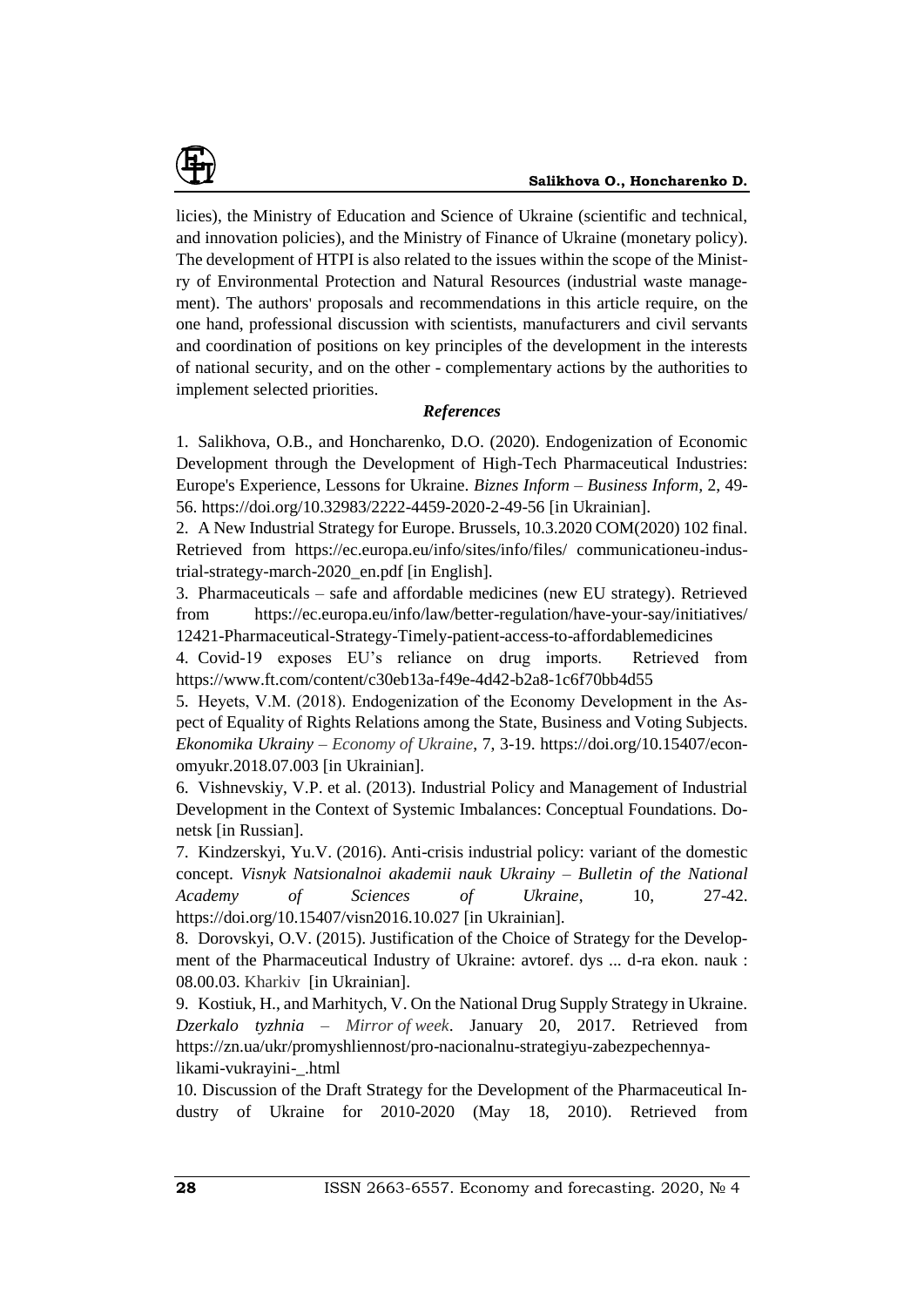

https://oormmpu.at.ua/news/obgovorennja\_proektu\_strategiji\_rozvitku\_farmacevtichnoji\_promislovosti\_ukrajini\_na\_2010\_2020\_roki/2010- 05-18-124

11. Deineko L.V. (Ed.). (2018). Development of Industry to Ensure the Growth and Renewal of the Ukrainian Economy. Institute for Economics and Forecasting of the NAS of Ukraine, Kyiv [in Ukrainian].

12. Salikhova, O.B., and Honcharenko, D.O. (2020). Politics of development of pharmaceutical industry in Germany: Lessons for Ukraine. *Ekonomika Ukrainy – Economy of Ukraine*, 10, 63-86. https://doi.org/10.15407/economyukr.2020.10.063 [in Ukrainian].

13. Salikhova, O.B., and Honcharenko, D.O. (2020). The Pharmaceutical Industry of France. *Zovnishnia torhivlia: ekonomika, finansy, pravo – Foreign trade: economy, finances, right*, 2, 67-84. https://doi.org/10.31617/zt.knute.2020(109)05 [in Ukrainian].

14. On approval of the State program of economic stimulation to overcome the negative consequences caused by restrictive measures to prevent the occurrence and spread of acute respiratory disease COVID-19 caused by coronavirus SARS-CoV-2, for 2020-2022. Retrieved from https://www.kmu.gov.ua/npas/pro-zatverdzhennya-derzhavnoyi-programi-stimulyuvannya-ekonomiki-534-270520 [in Ukrainian].

15. Gerschenkron, A. (1962). Economic Backwardness in Historical Perspective. Cambridge: The Belknap Press of Harvard University.

16. Salikhova, O.B., and Honcharenko, D.O. (2020). Policy of Endogenous Development of Pharmaceuticals in China: Lessons for Ukraine. *Ekon. prognozuvannâ – Economy and forecasting*, 2, 139-157.<https://doi.org/10.15407/eip2020.02.139> [in Ukrainian].

17. Veblen, T. Imperial Germany and Th e Industrial Revolution. Retrieved from https://core.ac.uk/download/pdf/7048899.pdf

18. Honcharenko, D.O. (2020). New Approaches to the Assessment of Foreign Trade in High-Tech Pharmaceuticals. *Statystyka Ukrainy – Statistics of Ukraine*, 1, 35-41. https://doi.org/10.31767/ su.1(88)2020.01.04

19. Salikhova, O., and Bak, G. (2015). Concepts of the influence of technology transfer by transnational corporations on the economy of a recipient country. *Ìstor. nar. gospod. ekon. dumki Ukr. – History of economics and economic thought of Ukraine*, 48, 270-295 [in Ukrainian].

20. Heуets, V.M. (2014). Institutional conditionality of innovative processes in ukraine's industrial development. *Ekonomika Ukrainy – Economy of Ukraine*, 12, 4-19 [in Ukrainian].

21. Salikhova, O.B., and Honcharenko, D.O. (2020). Pharmaceutical industry of Mexico: a lesson for Ukraine. *Zovnishnia torhivlia: ekonomika, finansy, pravo – Foreign trade: economy, finances, right*, 7, 47-69 [in Ukrainian].

22. Crafts, N.F.R. (1995, Dec.). Exogenous or Endogenous Growth? The Industrial Revolution Reconsidered. *The Journal of Economic History,* 55: 4, 745-772. https://doi.org/10.1017/S0022050700042145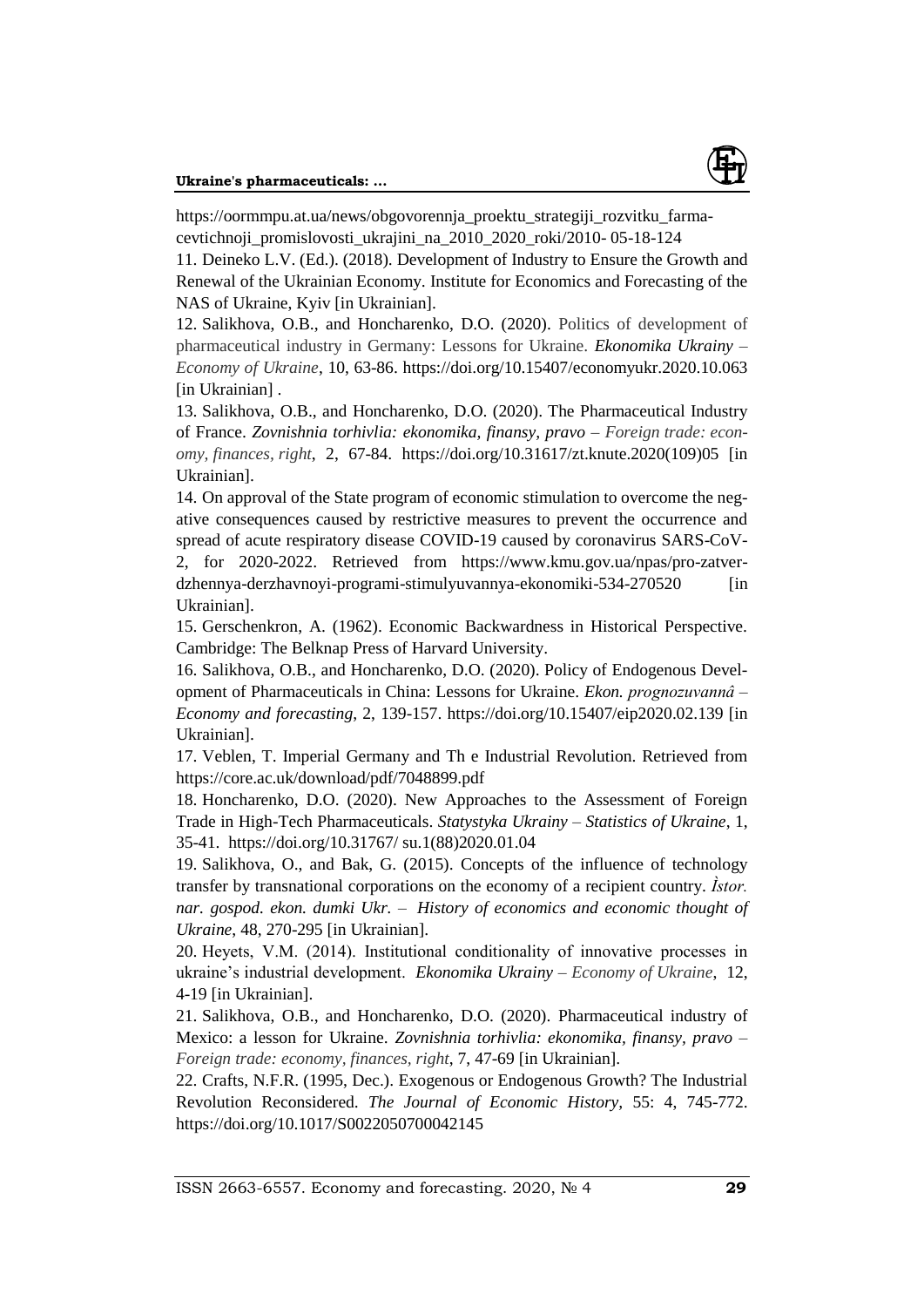

23. Simurina, J., Tolic, I. (2008, January). Dynamics of the technology progress in economic development . *Ekonomska Istraživanja/ Economic Research*, 21(3), 12-24.

24. Mayer, J. (1996, December). Implications of new trade and endogenous growth theories for diversification policies of commodity-dependent countries, 122. UNCTAD/OSG/DP/122. Retrieved from https://core.ac.uk/download/pdf/7043238.pdf

25. Romer, Paul M. (1990, Oct.). Endogenous Technological Change. *Journal of Political Economy*, 98: 5, p. 71-102. Retrieved from https://web.stanford.edu/~klenow/Romer\_1990.pdf; https://doi.org/10.1086/261725

26. Romer, Paul M. (1987, May). Growth Based on Increasing Returns Due to Specialization. *The American Economic Review*, 77: 2, 56-62. Retrieved from [https://eclass.uoa.gr/modules/docu-](https://eclass.uoa.gr/modules/document/file.php/ECON206/Course%20material/Romer%20Growth%20Increasing%20Returns%20AER%201987.pdf)

[ment/file.php/ECON206/Course%20material/Romer%20Growth%20Increasing%2](https://eclass.uoa.gr/modules/document/file.php/ECON206/Course%20material/Romer%20Growth%20Increasing%20Returns%20AER%201987.pdf) [0Returns%20AER%201987.pdf](https://eclass.uoa.gr/modules/document/file.php/ECON206/Course%20material/Romer%20Growth%20Increasing%20Returns%20AER%201987.pdf)

27. Grossman, Gene M., Helpman, E. (2018, January). Growth, trade and inequality. *Econometrica*, 86: 1, 37-83. Retrieved from https://www.princeton.edu/~ grossman/GrowthTradeInequality.pdf; https://doi.org/10.3982/ECTA14518

28. Salikhova, O.B., Honcharenko, D.O. (2020). The Conceptual Foundations of the Strategy of Development of the High-Tech Industry of Pharmaceuticals and Medical Products in Ukraine till 2030. *Biznes Inform – Business Inform,* 7, 28-35. Retrieved from<https://doi.org/10.32983/2222-4459-2020-7-28-35> [in Ukrainian].

29. Frascati, M. (2002). Proposed Standard Practice for Surveys on Research and Experimental Development. Paris: OECD.

30. Salikhova, O. (2012). High-tech Industries: From Evaluation Methodology to Rise in Ukraine. Institute for Economics and Forecasting, NAS of Ukraine. Kyiv [in Ukrainian].

31. Annual detailed enterprise statistics for industry (NACE Rev. 2, B-E). European Commission. Retrieved from [https://ec.europa.eu/](https://ec.europa.eu/knowledge4policy/dataset/beo-sbsnaindr2_en) 

32. Business expenditure on R&D (BERD) by NACE Rev. 2 activity. Retrieved from [https://ec.europa.eu/](https://ec.europa.eu/knowledge4policy/dataset/beo-sbsnaindr2_en)

33. Corporation tax in the Republic of Ireland. Retrieved from https://en.wikipedia.org/wiki/Corporation\_tax\_in\_the\_Republic\_of\_Ireland

34. Why Ireland Is Attracting The World's Top Pharmaceutical Companies and How You Can Benefit. Retrieved from https://www.innopharmaeducation.com/news/why ireland-attracting-the-worlds-top-pharmaceutical-companies-and-how-you-can-benefit 35. The Pharmaceutical Industry in Figures. Key Data 2020 (2020). Brussels: EFPIA. Retrieved from https://www.efpia.eu/media/554521/efpia\_pharmafigures\_ 2020\_web.pdf

36. Evaluate Pharma® World Preview 2020, Outlook to 2026. Retrieved from http://info.evaluategroup.com/

37. Scientific and innovative activity of Ukraine in 2018. Retrieved from <http://www.ukrstat.gov.ua/>

38. Scientific and innovative activity of Ukraine in 2019. Retrieved from <http://www.ukrstat.gov.ua/>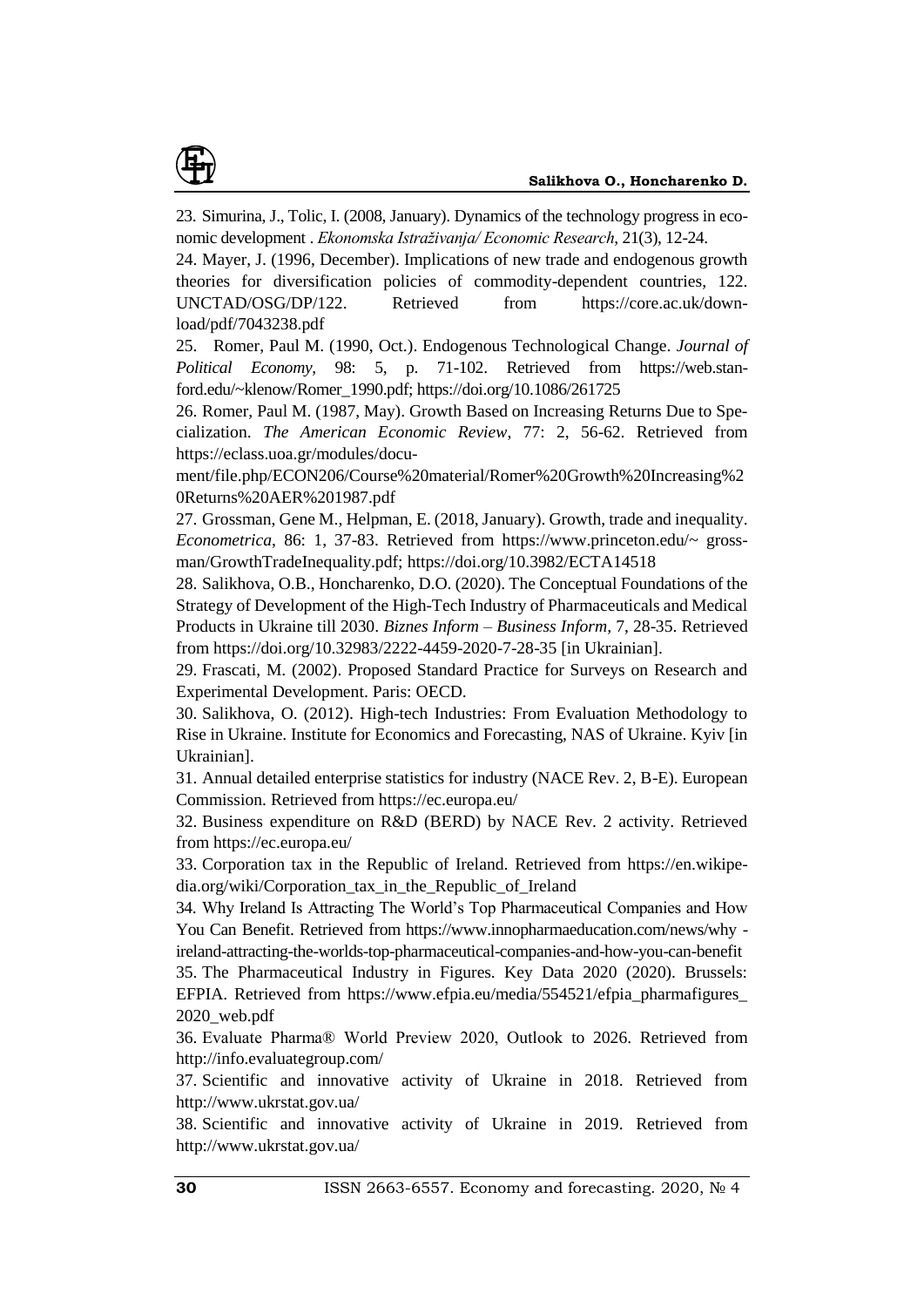

39. Strategy for the development of medical education in Ukraine 27.02.2019. Retrieved from https://moz.gov.ua/uploads/1/8475-medical\_education\_ analytics.pdf 40. National accounts of Ukraine for 2018. Retrieved from [http://www.ukr](http://www.ukrstat.gov.ua/)[stat.gov.ua/](http://www.ukrstat.gov.ua/)

41. Salikhova, O. (2011). High-tech capital goods in import structure of Ukraine. *Economist – Economist*, 9, 28-32. Retrieved from http://nbuv.gov.ua/ UJRN/econ\_2011\_9\_7

42. Salikhova, O. (2012). High Tech lmports to Ukraine and its Critical Determinants. Nauka ta naukoznavstvo – Science and science knowledge, 4, 40-56. Retrieved from [http://dspace.nbuv.gov.ua/bitstream/handle/123456789/85921/05-](http://dspace.nbuv.gov.ua/bitstream/handle/123456789/85921/05-Salikhova.pdf?sequence=1) [Salikhova.pdf?sequence=1](http://dspace.nbuv.gov.ua/bitstream/handle/123456789/85921/05-Salikhova.pdf?sequence=1)

43. UN Comtrade Database (2020). *comtrade.un.org*. Retrieved from https://comtrade.un.org/data/ [Appeal data: March 1. 2020].

44. Statistical Yearbook for 2018. Retrieved from [http://www.ukr](http://www.ukrstat.gov.ua/druk/publicat/kat_u/2019/zb/11/zb_yearbook_2018.pdf)[stat.gov.ua/druk/publicat/kat\\_u/2019/zb/11/zb\\_yearbook\\_2018.pdf](http://www.ukrstat.gov.ua/druk/publicat/kat_u/2019/zb/11/zb_yearbook_2018.pdf)

45. Science and Engineering Indicators 2020. Retrieved from [https://nsf.gov/statis](https://nsf.gov/statistics/seind/)[tics/seind/](https://nsf.gov/statistics/seind/)

46. Global life sciences outlook. Focus and transform. Accelerating change in life sciences (2019). Retrieved from https://www2.deloitte.com/content/dam/Deloitte/global/ Documents/Life-Sciences-Health-Care/gx-lshc-ls-outlook-2019.pdf

*Received 09.11.20. Reviewed 01.12.20. Signed for print 29.01.21*

 $\overline{a}$ 

## *Олена Саліхова<sup>23</sup> Дар′я Гончаренко<sup>24</sup>*

# **ФАРМАЦЕВТИКА УКРАЇНИ: ВІД ЗАЛЕЖНОСТІ ДО ЕНДОГЕННОГО РОЗВИТКУ**

*Обґрунтовано теоретико-прикладні засади розбудови високотехнологічних фармацевтичних виробництв (ВТФВ); встановлено, що ключовою проблемою країн, які розвиваються, у цій сфері є залеж-*

<sup>23</sup> **Саліхова, Олена Борисівна –** д-р екон. наук, провідний науковий співробітник, ДУ "Інститут економіки та прогнозування НАН України" (вул. П. Мирного, 26, Київ, 01011), ORCID: 0000-0002-7669-6601, e-mail: salikhova\_elena@ukr.net

<sup>24</sup> **Гончаренко, Дар′я Олегівна –** головний спеціаліст відділу базових галузей головного управління галузей промисловості, Директорат промислової політики та стимулювання розвитку регіонів, Міністерство розвитку економіки, торгівлі та сільського господарства України (Україна, 01008, Київ, вул. М.Грушевського, 12/2), ORCID: 0000-0003-4937-2596, е-mail: dp170292ddo@gmail.com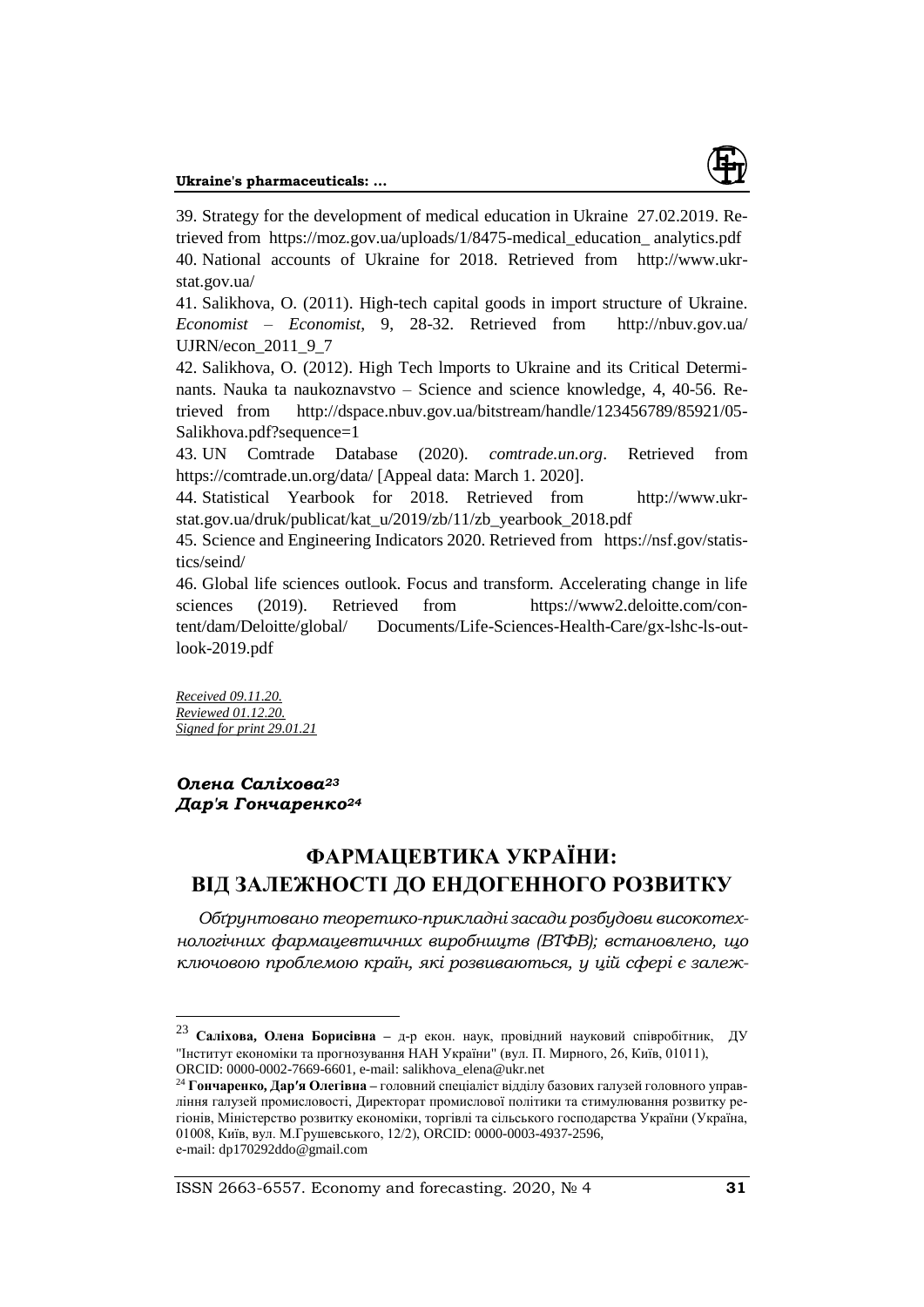

*ність від ресурсів та ринків розвинених країн, а залучення передових іноземних технологій може стати каталізатором нарощування технологічного потенціалу ВТФВ приймаючих країн за умови активної державної політики з посилення абсорбційної здатності галузі до інновацій, нагромадження знань та людського капіталу, змін інституційного середовища, покращення рамкових умов для інновацій. У контексті розбудови ВТФВ показано значення мережевого характеру набуття фармкомпаніями стійких конкурентних переваг, що базуються на ресурсах, які складно зімітувати або замістити; обґрунтовано, що мережі, вибудовані із місцевими науковими установами, ЗВО, дослідницькими підрозділами інших компаній, дають фармвиробникам можливість отримати доступ до комплементарних активів і стають їх специфічним ресурсом, що забезпечує унікальні конкурентні переваги.* 

*Виявлено методико-статистичні особливості категоризації індустрій за рівнем технологічності в умовах глобалізації; обґрунтовано, що сьогоднішнє низьке значення співвідношення витрат на дослідження і розробки (ДіР) та доданої вартості фармацевтики окремих країн не є ознакою її невисокої технологічності, оскільки отримані нині доходи галузі є результатом довготривалих ДіР та узгоджувальних процедур із виведення на ринок нових лікарських засобів із лагом у 10–15 років. Запропоновано новий інструмент дослідження міжнародної торгівлі високотехнологічними фармацевтичними товарами, особливість якого полягає у категоризації номенклатурних позицій за кінцевим використанням; сформовано Перелік високотехнологічних медичних та фармацевтичних проміжних товарів – ВТ ФПТ (за SITC Rev.4 та УКТ ЗЕД); запропоновано показники: коефіцієнт імпортозалежності фармацевтичного виробництва, "очищений" експорт фармацевтичних товарів та коефіцієнт покриття імпорту ВТ ФПТ, подано формули їх обчислення. Авторський підхід уперше надав можливість оцінити масштаби витрат та залежність фарміндустрії від імпортних компонентів, що втілюють передові технології та є вихідними для ВТФВ.* 

*Виявлено, що в Україні частка іноземних проміжних високотехнологічних товарів у споживанні галузі сягає 82,2%; галузь, працюючи на імпортних субстанціях, виготовляє переважно продукцію для внутрішнього ринку, не заробляючи у валюті навіть для покриття видатків на придбання необхідних інгредієнтів; виробники не спираються на синтезовані хімічні продукти вітчизняного виробництва передусім через те, що продуктів хімічної індустрії для потреб фармацевтики в Україні вже практично немає; нарощування обсягів виробництва відбувається під впливом іноземних технологій та*